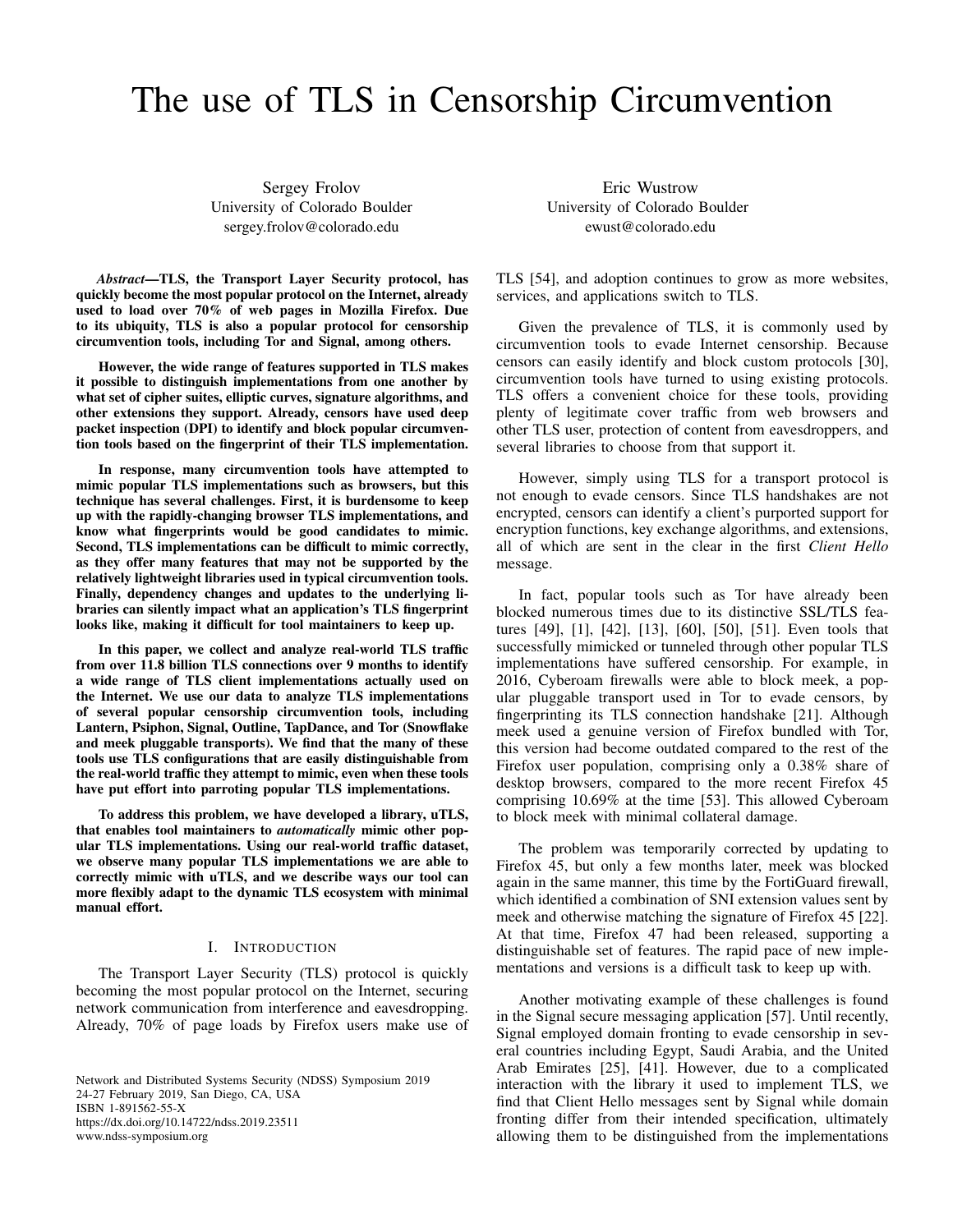they attempted to mimic and easy for censors to block<sup>1</sup>.

These examples demonstrate the difficulties in making TLS implementations robust against censorship. To further study this problem, we collect and analyze real-world TLS handshakes, and compare them to handshakes produced by several censorship circumvention tools. Our study examines TLS connections from a 10 Gbps tap at the University of Colorado Boulder, serving over 33,000 students and 7,000 faculty. We collected over 11 billion TLS connections over a 9 month period. For each connection, we generate a hash (fingerprint) [47], [34] over unchanging parts of the Client Hello message, allowing us to group connections that were made by the same implementation together. We also collect information on corresponding Server Hello messages, and anonymized SNI and destination IPs to assist further analysis.

Using our data, we find several problems across many circumvention tools we analyze, including Signal, Lantern, and Snowflake, and uncover less serious but still problematic issues with Psiphon and meek. To enable other researchers to use our dataset, we have released our data through a website, available at https://tlsfingerprint.io.

To address the challenge faced by existing circumvention tools, we have developed a client TLS library, *uTLS*, purpose built to provide fine-grained control over TLS handshakes. uTLS allows developers to specify arbitrary cipher suites and extensions in order to accurately mimic other popular TLS implementations. Moreover, we integrate our dataset with uTLS to allow developers to copy automatically-generated code from our website to configure uTLS to mimic popular fingerprints we have observed.

We describe and overcome several challenges in correctly mimicking implementations, and we implement multiple evasion strategies in uTLS including mimicry and randomized fingerprints, and finally evaluate each of these strategies using our dataset. In addition, we have worked with several existing circumvention tools to integrate our uTLS library into their systems.

In our data collection, we have made sure to collect only aggregates of potentially sensitive data to protect user privacy. We have applied for and received IRB exemption from our institution for this study, and worked closely with our institution's networking and security teams to deploy our system in a way that protects the privacy of user traffic. Our findings were disclosed responsibly to the projects and tools impacted by our results.

Our contributions are as follows:

- We collect and analyze over 11 billion TLS Client Hello messages over a 9 month period, as well as 5.9 billion TLS Server Hellos over several months. We intend to continue collecting future data.
- We analyze existing censorship circumvention projects that use or mimic TLS, finding that many are trivially identifiable in practice, and potentially at risk of being blocked by censors.
- We develop a library, *uTLS*, that allows developers to easily mimic arbitrary TLS handshakes of popular implementations, allowing censorship circumvention tools to better camouflage themselves against censors. We use our collected data to enhance uTLS, allowing *automated mimicry* of popular TLS implementations.
- We release our dataset through a website<sup>2</sup>, allowing researchers to browse popular TLS implementation fingerprints, search for support of ciphers, extensions, or other cryptographic parameters, and compare the TLS fingerprints generated by their own applications and devices.

We present background in Section II, the design of our collection infrastructure in Section III, and high level results from our dataset as it pertains to censorship in Section IV. We present our analysis and findings on circumvention tools in Section V, and present defenses and lessons in Section VI. We go on to describe our uTLS library in Section VII, discuss future and related work in Sections IX and X, and finally conclude in Section XI.





Fig. 1. TLS Handshake - The TLS handshake contains several messages sent unencrypted, including the Client Hello. This allows us to fingerprint client implementations by the features and parameters they send in this initial message.

TLS typically takes place over a TCP connection between a client and server<sup>3</sup>.

After a TCP connection is established, the client and server perform a TLS handshake that allows them to authenticate identities and agree on keys, ciphers, and other cryptographic parameters to be used in the connection. The remainder of the connection is encrypted with the agreed upon methods and secrets. Figure 1 shows an overview of the TLS 1.2 handshake.

The first message in the TLS handshake is a Client Hello message. This message is sent in the clear, and allows the client to specify features and parameters that it supports. This includes what versions of TLS the client supports, a list of supported cipher suites and compression methods, a random

<sup>2</sup>https://tlsfingerprint.io

<sup>&</sup>lt;sup>1</sup>Signal has since phased out domain fronting for unrelated reasons

<sup>3</sup>Although TLS can happen on top of other protocols (such as UDP), for the purposes of this paper, we focus on TLS over TCP.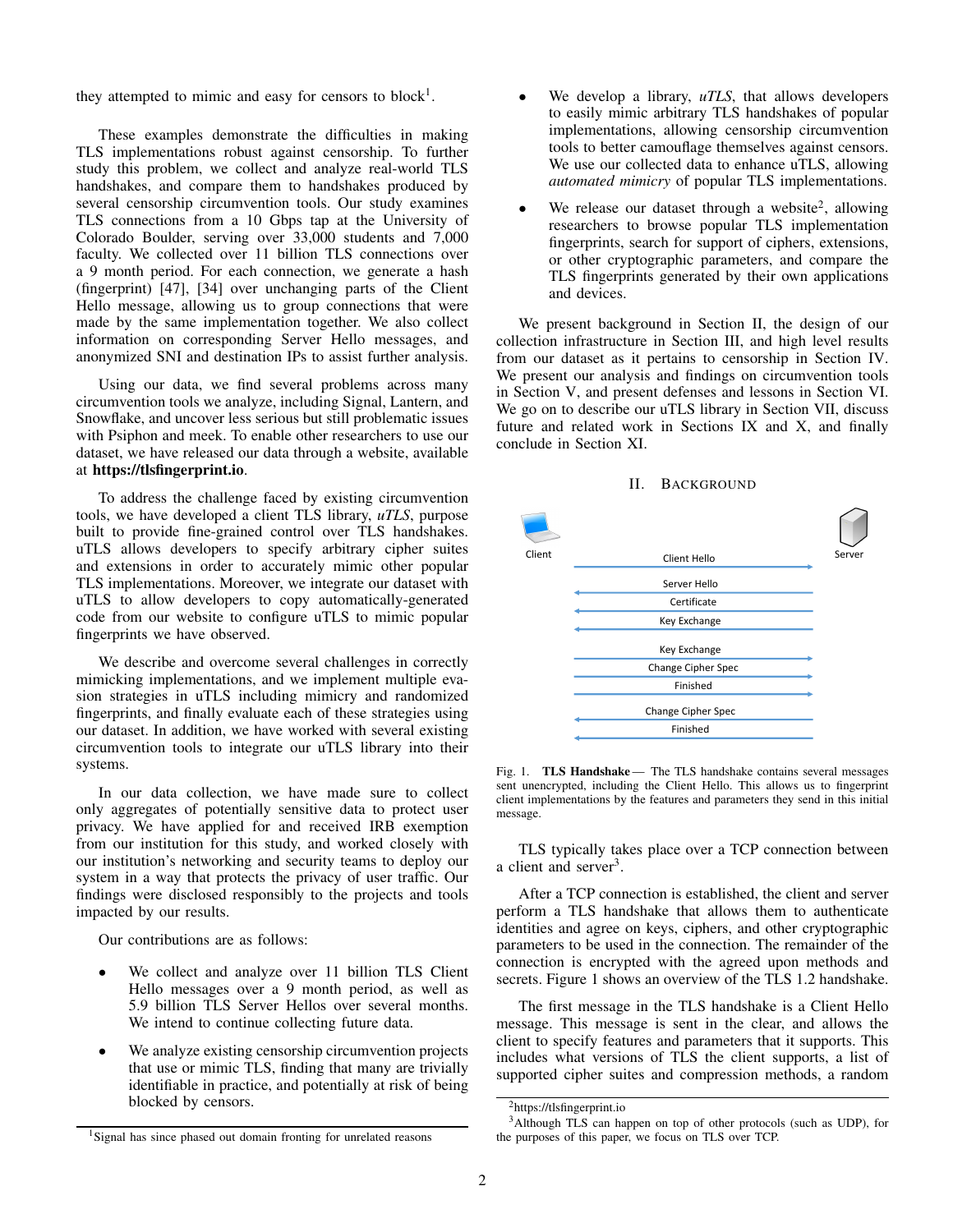nonce to protect against replay attacks, and an optional list of extensions. Extensions allow clients and servers to agree on additional features or parameters. While there are over 20 extensions specified by various TLS versions, we pay extra attention to the contents of few of them in this paper, which we use as part of the Client Hello fingerprint.

Server Name Indication (SNI) allows a client to specify the domain being requested in the Client Hello, allowing the server to send the correct certificate if multiple hosts are supported. As this is sent before the handshake, SNIs are sent unencrypted.

Supported Groups This extension specifies a list of supported mathematical groups that the client can use in key exchanges and for authentication. For example, the client can specify support for groups such as x25519, secp256k1 to specify support for Curve25519 and the NIST P-256 Koblitz curve for use in ECDHE key exchanges.

Signature Algorithms Clients can specify combinations of hash and signature algorithms they support for authenticating their peers. Traditionally these have come in the form of a signature and hash algorithm pair, such as rsa\_sha256 or ecdsa\_sha512. More recently, signature algorithms have been expanded to specify alternate padding schemes (such as RSA PSS).

Elliptic Curve Point Format specifies the encoding formats supported by the client when sending or receiving elliptic curve points.

Application Layer Protocol Negotiation (ALPN) allows clients to negotiate the application protocols they support on top of TLS. For instance, a web browser could specify HTTP/1.1, HTTP2 [7], and SPDY [15]. As these are a list of arbitrary strings, unlike most other extensions, there is no standard set of possible application protocols.

GREASE (Generate Random Extensions And Sustain Extensibility) is a TLS mechanism intended to discourage middleboxes and server implementations from "rusting shut" due to ubiquitous static use of TLS extensibility points [8]. If clients only ever send a subset of TLS extension values, subpar (but still widely deployed) implementations may be tempted to hardcode those values or parse for them specifically. If this happens, later versions or implementations of TLS that attempt to include additional extensions may find that they cannot complete a TLS connection through buggy middlebox implementations. To discourage this, GREASE specifies that clients may send "random" extensions, cipher suites, and supported groups. Google has deployed GREASE in recent versions of Chrome, discouraging buggy server implementations that reject unknown extensions, cipher suites, or supported groups. Instead, such buggy implementations would be quickly discovered to not work with Google Chrome, prompting maintainers to fix the server or middlebox before it was widely deployed.

## III. MEASUREMENT ARCHITECTURE

Our institution's network consists of a full-duplex 10 Gbps link for the main campus network, including campus-wide WiFi traffic, lab computers, residence halls, and web services. In cooperation with our university's networking and IT support, we deployed a single 1U server with a dual-port Intel X710 10GbE SFP+ network adapter, with an Intel Xeon E5- 2643 CPU and 128 GB of RAM. We received a "mirror" of the bi-directional campus traffic from an infrastructure switch. Of the packets that reach our server, we suffer a modest drop rate below 0.03%.

We used PF\_RING to process packets from the NIC and load balance them across 4-cores (processes). We wrote our packet processing code in 1400 lines of Rust. We ignored packets that were not TCP port 443 or had incorrect TCP checksums, and kept an internal flow record of each new connection. Upon seeing a TCP SYN, we recorded the 4-tuple (source/destination IP/port) in a flow record table, and waited for the first TCP packet carrying data in the connection. We attempted to parse this data as a TLS Client Hello message, which succeeded 96.7% of the time. We note that this method will miss out-of-order or fragmented Client Hello messages.

## *A. Collected Data*

In our study, we collected 3 kinds of information from the network, including counts and coarse grained timestamps of unique Client Hello messages, a sample of SNI and anonymized connection-specific metadata for each unique Client Hello, and Server Hello responses. We applied for and received IRB exemption for our collection, and worked with our institution's network and IT staff to ensure protection of user privacy.

Client Hellos For successfully parsed Client Hellos, we extracted the TLS record version, handshake version, list of cipher suites, list of supported compression methods, and list of extensions. When present, we extracted data from several specific extensions, including the server name indication, elliptic curves (supported groups), EC point formats, signature algorithms, and application layer protocol negotiation (ALPN). We then formed a fingerprint ID from this data, by taking the SHA1 hash of the TLS record version, handshake version, cipher suite list, compression method list, extension list, elliptic curve list, EC point format list, signature algorithm list, and ALPN list<sup>4</sup>. We truncated the SHA1 hash to  $64$ -bits to allow it to fit a native type in our database. Assuming no adversariallygenerated fingerprints, the probability of any collision (given by the birthday paradox) in a dataset of up to 1,000,000 unique fingerprints is below  $10^{-7}$ . For each fingerprint, we recorded a count of the number of connections it appeared in for each hour in a PostgreSQL database.

Connection-specific information To provide more context for identifying fingerprints, we also recorded the destination server IP, server name indication (if present), and anonymized client IP /16 network from a small sample of connections, along with the corresponding Client Hello fingerprint. This sample data helps us determine the source implementation or purpose of a particular fingerprint.

Server Hellos In addition to Client Hello messages, we also collected the corresponding server hello in each connection, allowing us to see what cipher suite and extensions were negotiated successfully. For each Server Hello message, we parsed the TLS record version, handshake version, cipher suite, compression method, and list of extensions. We also included

<sup>4</sup>We specifically exclude server name from our fingerprint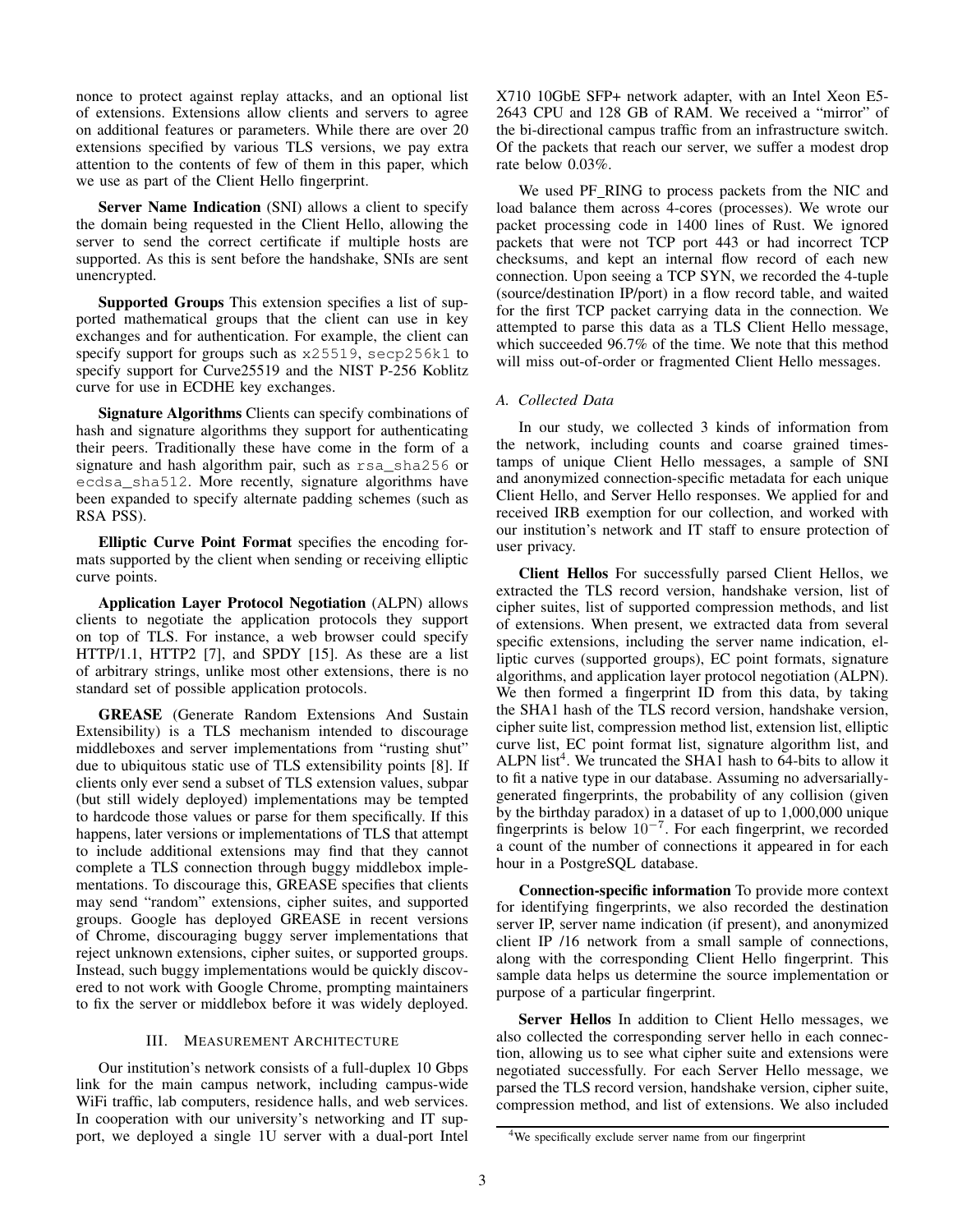

Fig. 2. Collection Architecture— We implemented our 10 Gbps collection infrastructure using PF\_RING and 1400 lines of Rust, utilizing 4 processes. TLS client and ServerHello fingerprints and counts were aggregated and periodically written to a PostgreSQL database in a separate thread to avoid blocking the main packet parsing loop.

the data from the supported groups (elliptic curves), EC point format, and ALPN extensions.

Figure 2 shows a high level overview of our collection architecture.

BrowserStack In order to help link fingerprints to their implementations, we used BrowserStack—a cloud-based testing platform—to automatically conscript over 200 unique browser and platform combinations to visit our site, where we linked user agents to captured Client Hello fingerprints. Combined with normal web crawling bots and manual tool tests, our website collected over 270 unique fingerprints, with over 535 unique user agents.



Fig. 3. Connections observed— We collected 9 months of TLS connections on our 10 Gbps campus network, observing over 11 billion connections. Noticeable is the diurnal pattern of traffic, as well as a decrease in traffic on weekends and holiday breaks.

#### *B. Collection Details*

Multiple Fingerprints Some TLS implementations generate several fingerprints. For example, Google Chrome generates at least 4 fingerprints, even from the same device. This is due to sending different combinations of extensions depending on the context and size of TLS request. Due to a server bug in the popular F5 Big IP load balancer, Client Hello messages between 256 and 511 bytes cause the device to incorrectly assume the message corresponds to an SSLv2 connection, interrupting the connection. When Google Chrome detects it would generate a Client Hello in this size range (for example by including a long TLS session ticket or server name value), it pads the Client Hello to 512 bytes using an additional padding TLS extension.

Browsers can also send different fingerprints from default due to end-user configurations or preferences. For example,

Google Chrome users can disable cipher suites via a command line option [20].

We discuss clustering similar fingerprints in Section IV.

GREASE Because GREASE adds "random" extensions, cipher suites, and supported groups, implementations that support it would create dozens of unique fingerprints unless we normalize them. The specification provides 16 values that can be used as extension IDs, cipher suites, or supported groups, ranging from 0x0a0a to 0xfafa. While BoringSSL, used by Google Chrome, chooses these values randomly, we find their position is deterministic (e.g. first in the cipher suite list, and first and last in the extension list). We normalize these values in our dataset by replacing them with the single value 0x0a0a, which preserves the fact that an implementation supports GREASE while removing the specific random value that would otherwise generate unique fingerprints.

## IV. HIGH-LEVEL RESULTS

We collected TLS Client Hello fingerprints for approximately 9 months between late October 2017, and early August 2018 (ongoing). From December 28, 2017 onward, we additionally collected SNIs, destination IPs and anonymized source IPs from a sample of traffic, and we collected Server Hello messages starting on January 24, 2018.

Overall, we successfully collected and parsed over 11 billion TLS Client Hello messages. A small fraction (about 3.3%) of TLS connections failed to produce a parseable Client Hello, most commonly due to the first data received in a connection not parsing as a TLS record or Client Hello. This can happen for packets sent out of order or TCP fragments. We also ignored packets with incorrect TCP checksums, which happened with negligible frequency  $(0.00013\%)^5$ .

Our collection suffered two major gaps, first starting on February 5 we only received partial traffic, and second between March 28 and April 19 we lost access to the tap due to a network failure. Figure 3 shows the number of Client Hello messages parsed over time, showing our gaps as well as the diurnal/weekend/holiday pattern of traffic.

#### Long tail fingerprint distribution

Our 11 billion TLS Client Hellos comprised over 230,000 unique fingerprints, a surprisingly high amount if we naively

<sup>5</sup>Due to a bug in the underlying pnet packet library, as many as 10% of packets were falsely reported to have incorrect checksums. We fixed this bug on January 25, 2018, but believe it had minimal impact on data-carrying TCP packets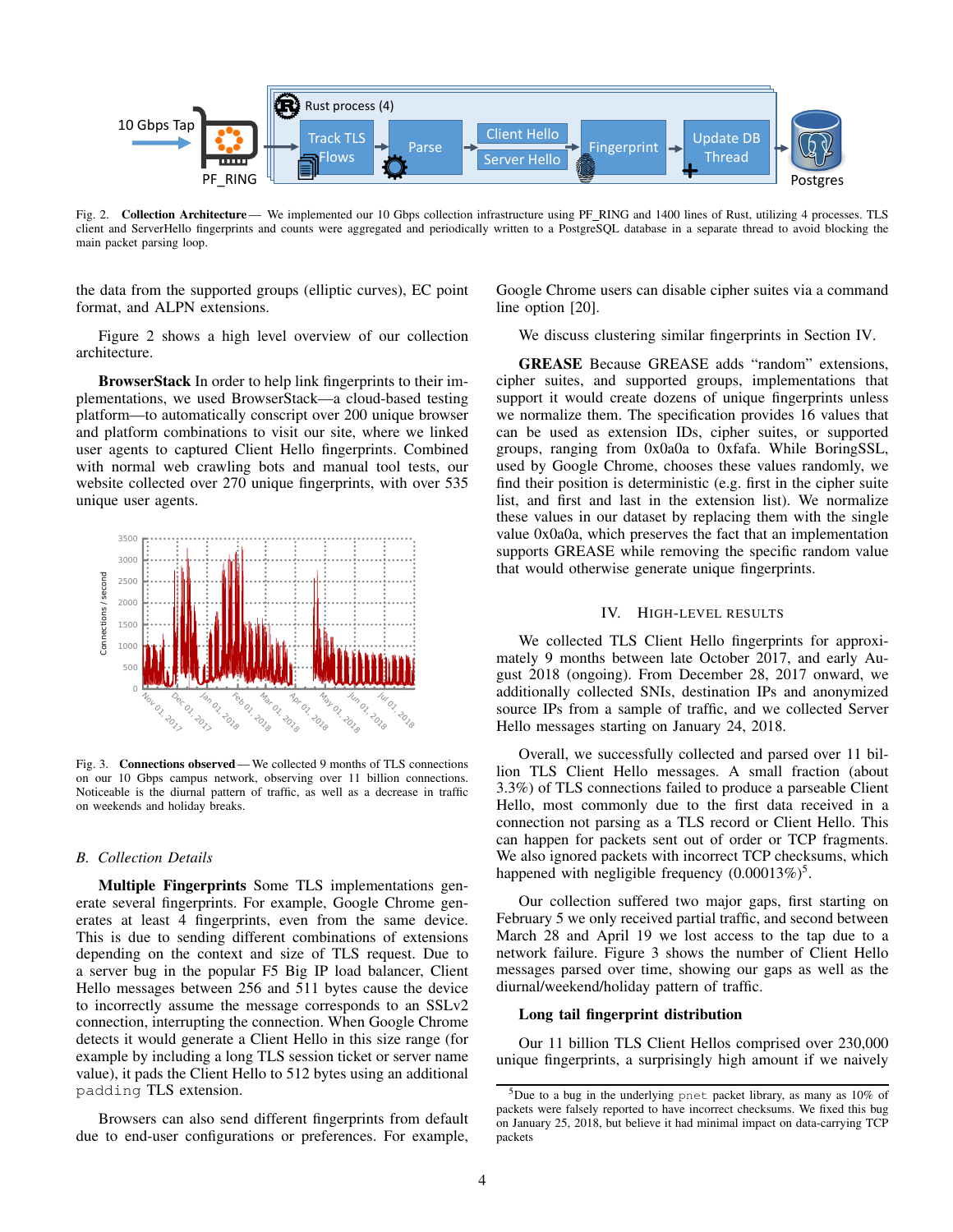

Fig. 4. Total Unique Fingerprints — The number of unique TLS ClientHello fingerprints observed rises slowly but steadily over time, reaching over 152,000 by May 2018. This rise is punctuated by short but rapid increases in the number of unique fingerprints, which we determined came from a small set of Internet scanners sending seemingly random ClientHello messages.

assume each fingerprint corresponds to a unique implementation. Figure 4 shows the total number of unique fingerprints over time, rising from an initial 2145 to 230,000 over the course of several months.

Immediately visible are large steps in the number of unique fingerprints, signifying discrete events that produced a large number of fingerprints. We discover that these events correspond to a single monthly Internet scanner that produces very few connections, but appears to be sending a significant number of random unique fingerprints. In fact, over 206,000 of these fingerprints were only seen a single time, generally from the same /16 network subnet. While this scanner had a large impact on the number of unique fingerprints, its impact on connections was negligible. In the remainder of this paper, we report on the percent of connections that a fingerprint or fingerprints comprise, effectively allowing us to highlight common fingerprints without influence from this single scanner.

Figure 5 shows the CDF of connections seen per fingerprint for the most popular 5,000 fingerprints (for both Client and Server hello messages). 99.96% of all connections use one of top 5000 Client Hello fingerprints, and one of top 1310 Server Hello fingerprints.

Many of the top ten fingerprints (shown in Table I) are variants generated by the same TLS implementation: for example, Google Chrome 65 generates two fingerprints (with and without the padding extension), ranked 1st and 4th over the past week in our dataset. Chrome may also optionally include ChannelID extensions depending on if the connection is made directly or via an AJAX connection.

## Fingerprint clusters

As mentioned, some implementations generate multiple TLS fingerprints, due to buggy middlebox workarounds, types of TLS connection, or user preferences. This raises the question of how many fingerprints does a typical implementation produce? We compared fingerprints by performing a basic Levenshtein distance over the components we extracted in the Client Hello. For example, two fingerprints that only differ by the presence of the padding extension would have a



Fig. 5. CDF of connections per fingerprint — While we observed over 152,000 ClientHello fingerprints, most connections were comprised of a small number of fingerprints: over half the connections were of one of the top 12 fingerprints, and the top 3000 fingerprints make up 99.9% of connections observed. For servers, only 4,700 fingerprints were observed, with half of the connections using one of the top 19 server fingerprints.

| August 2018    |                                          |               |  |
|----------------|------------------------------------------|---------------|--|
| Rank           | Client                                   | % Connections |  |
| 1              | Chrome $65-68$                           | 16.51%        |  |
| 2              | iOS 11/macOS 10.13 Safari                | 5.95%         |  |
| 3              | MS Office 2016 (including Outlook)       | 5.34%         |  |
| $\overline{4}$ | Chrome 65-68 (with padding)              | 4.62%         |  |
| 5              | Edge 15-18, IE 11                        | $4.05\%$      |  |
| 6              | Firefox 59-61 (with padding)             | 3.62%         |  |
| 7              | Safari 11.1 on Mac OS X                  | 2.82%         |  |
| 8              | iOS 10/macOS 10.12 Safari                | 2.49%         |  |
| 9              | iOS 11/macOS 10.13 Safari (with padding) | 2.42%         |  |
| 10             | Firefox 59-61                            | 2.22%         |  |
|                | December 2018                            |               |  |
| Rank           | Client                                   | % Connections |  |
| 1              | Chrome 70 (with padding)                 | 8.49%         |  |
| 2              | iOS 12/macOS 10.14 Safari                | $7.55\%$      |  |
| 3              | iOS 12/macOS 10.14 Safari (without ALPN) | 4.15%         |  |
| $\overline{4}$ | Chrome 70                                | 4.10%         |  |
| 5              | iOS 12/macOS 10.14 Safari (with padding) | 4.09%         |  |
| 6              | Edge 15-18, IE 11                        | 3.27%         |  |
| 7              | MS Office 2016 (including Outlook)       | 3.01%         |  |
| 8              | iOS 10/macOS 10.12 Safari                | 2.72%         |  |
| 9              | iOS 11/macOS 10.13 Safari                | 2.68%         |  |
| 10             | Chrome 71 (with padding)                 | 2.48%         |  |

TABLE I. TOP 10 IMPLEMENTATIONS. - MOST FREQUENTLY SEEN FINGERPRINTS IN OUR DATASET AND THE IMPLEMENTATIONS THAT GENERATE THEM, FOR A WEEK IN AUGUST AND DECEMBER 2018. DESPITE BEING ONLY 4 MONTHS APART, TOP 10 FINGERPRINTS CHANGED SUBSTANTIALLY, AS NEW BROWSER RELEASES QUICKLY TAKE THE PLACE OF OLDER VERSIONS.

Levenshtein distance of 1, while a pair of fingerprints that differed by a dozen cipher suites would have a distance of 12.

To determine the prevalence of multiple fingerprint variants, we generated clusters of popular fingerprints. We looked at the 6629 fingerprints that were seen more than 1000 times in our dataset (accounting for 99.97% of all connections), and clustered them into groups if they were within a Levenshtein distance of 5 from another fingerprint in the group. This clustering resulted in 1625 groups, with the largest group having 338 fingerprints in it, corresponding to variants of Microsoft Exchange across several versions. Google Chrome 65 appeared in a cluster with 117 fingerprints, containing two weakly-connected sub-clusters. Half of this cluster represents fingerprints corresponding to an early TLS 1.3 draft, and the other half the current standard. Unsurprisingly, these fingerprints are long-tailed, with the top 10 fingerprints in the group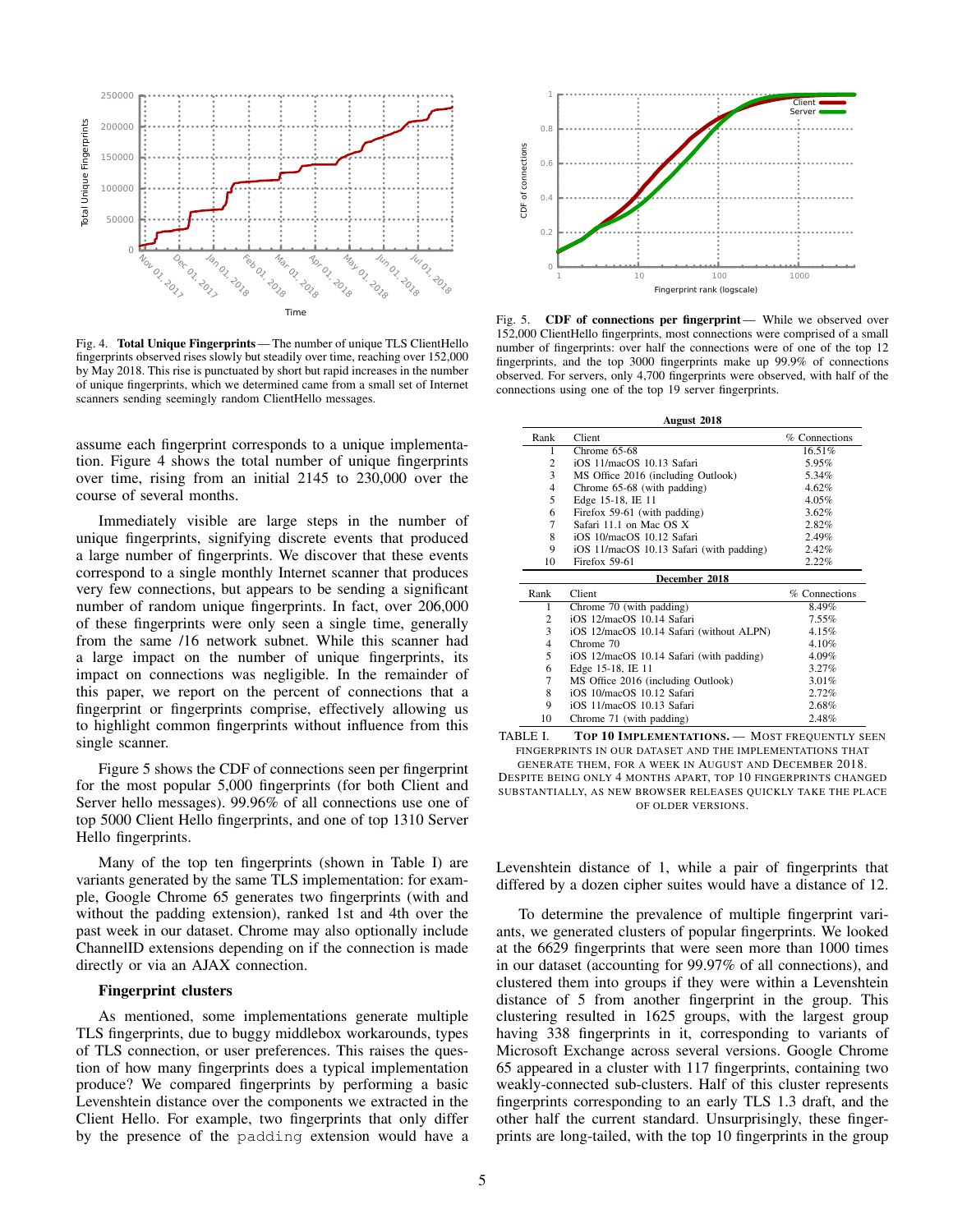responsible for 96% of the connections from the cluster.

Fingerprint churn



Fig. 6. **Fingerprint turnover** — Shows fraction of connections/fingerprints not seen during the first week. This roughly models the fraction that censor would overblock, if they took a static fingerprint snapshot and whitelisted it.

To measure how quickly fingerprints change and how this would impact a censor, we developed a simple heuristic. We compile a list of all fingerprints seen at least 10 times in the first week, and in subsequent weeks, compare fingerprints that were seen a substantial amount (10,000) times. This models the rate at which new fingerprints (with non-negligible use) are observed, and for a censor that employs a whitelist approach, describes the fraction of connections they would inadvertently block if they did not update their whitelist from an initial snapshot.

Figure 6 shows the increase in both fingerprints and connections blocked over time as new fingerprints are observed compared to an initial whitelist composed on the first week. In the steady state prior to March, the weekly average increase in blocked connections is approximately 0.03% (0.33% by fingerprints), suggesting that the rate of new fingerprints is steady but small. However, in March, both Google Chrome and iOS deployed updates that included new support for TLS features, creating a substantial increase in connections using new fingerprints. As a result, a non-adaptive whitelist censor would end up blocking over half of all connections after just 6 months.

Such large events could present a difficult situation for a whitelist censor, as new versions would be blocked until new rules were added. We conclude that whitelisting TLS implementations for a censor may be feasible, but requires a potentially expensive upkeep effort to avoid large collateral damage.

## SNI

Subject Name Indication is a widely used TLS extension that lets the client specify the hostname they are accessing. Because it is sent in the clear in the Client Hello message, SNIs can be another feature that censors use to block. Many tools have different strategies for setting the SNI. Some use domain fronting, and set the SNI to a popular service inside the cloud provider (e.g. maps.google.com), while others choose to omit the SNI for ease of implementation or compatibility reasons.

As of August 2018, we observe only 1.41% of connections do not send the SNI extension, indicating that the circumvention strategy of omitting SNIs may potentially stand out and be easy to block. Indeed, the most popular SNI-less fingerprint in our dataset (accounting for 0.20% of all connections) sends a very unique cipher suite list not seen in any other fingerprints. This result impacts many circumvention tools, including Psiphon and Lantern that both produce Client Hello messages that do not include the SNI extension, suggesting that these connections may be easy for censors to block.

#### V. CENSORSHIP CIRCUMVENTION TOOLS

Many censorship circumvention tools use TLS as an outer layer protocol. For example, domain fronting uses TLS connections to popular CDN providers with cleartext SNIs suggesting the user is connecting to popular domains hosted there [25]. Inside the TLS connection, the user specifies a proxy endpoint located at the CDN as the HTTP Host, relying on the CDN's TLS terminator and load balancer to route their traffic to the intended destination. As censors only see the unencrypted SNI, they cannot distinguish domain fronting connections from benign web traffic to these CDNs. Psiphon, meek and Signal use this technique to conceal their traffic from would-be censors [17], [32], [57]. However, mimicking connections in this manner is difficult in practice: any deviations from the behavior of true browsers that typically access these CDNs allows a censor to detect and block this style of proxy [30].

Other tools such as Psiphon and Lantern use TLS in a more natural way, connecting directly to endpoint proxies. These tools must also take care to mimic or otherwise hide their connections to look normal or face blocking.

Two different versions of meek were found to be detectable by Cyberoam [21] and Fortiguard [22] firewalls, which fingerprinted the Client Hello of meek and blocked it. At the time of incident with Cyberoam, meek was mimicking Firefox 38, which had over time dwindled in users, reducing overall collateral damage from blocking meek. Notably, censors were able to substantially reduce collateral damage by combining TLS fingerprinting with simple host blocking: blocking was limited to clients that both looked like Firefox 38 and tried to access specific domains used for fronting. Subsequently, meek started mimicking the newer Firefox 45, but was ultimately blocked by Fortiguard in the same manner when Firefox 45 became less popular.

Given the importance of Client Hello messages in identifying and potentially blocking censorship circumvention tools, we analyzed the fingerprints generated by several popular circumvention tools, and compared the relative popularity of those fingerprints in our dataset. Fingerprints that were seen much more frequently should in theory be more difficult for censors to block outright without collateral damage, while those that we rarely see in our dataset may be at risk of easy blocking. In this analysis, we assume that our dataset contains negligible traffic from these tools, as our institution is not in a censored region and users have little motivation to use them en mass.

We also provide a mechanism to easily test and analyze any application by submitting a pcap file to our website: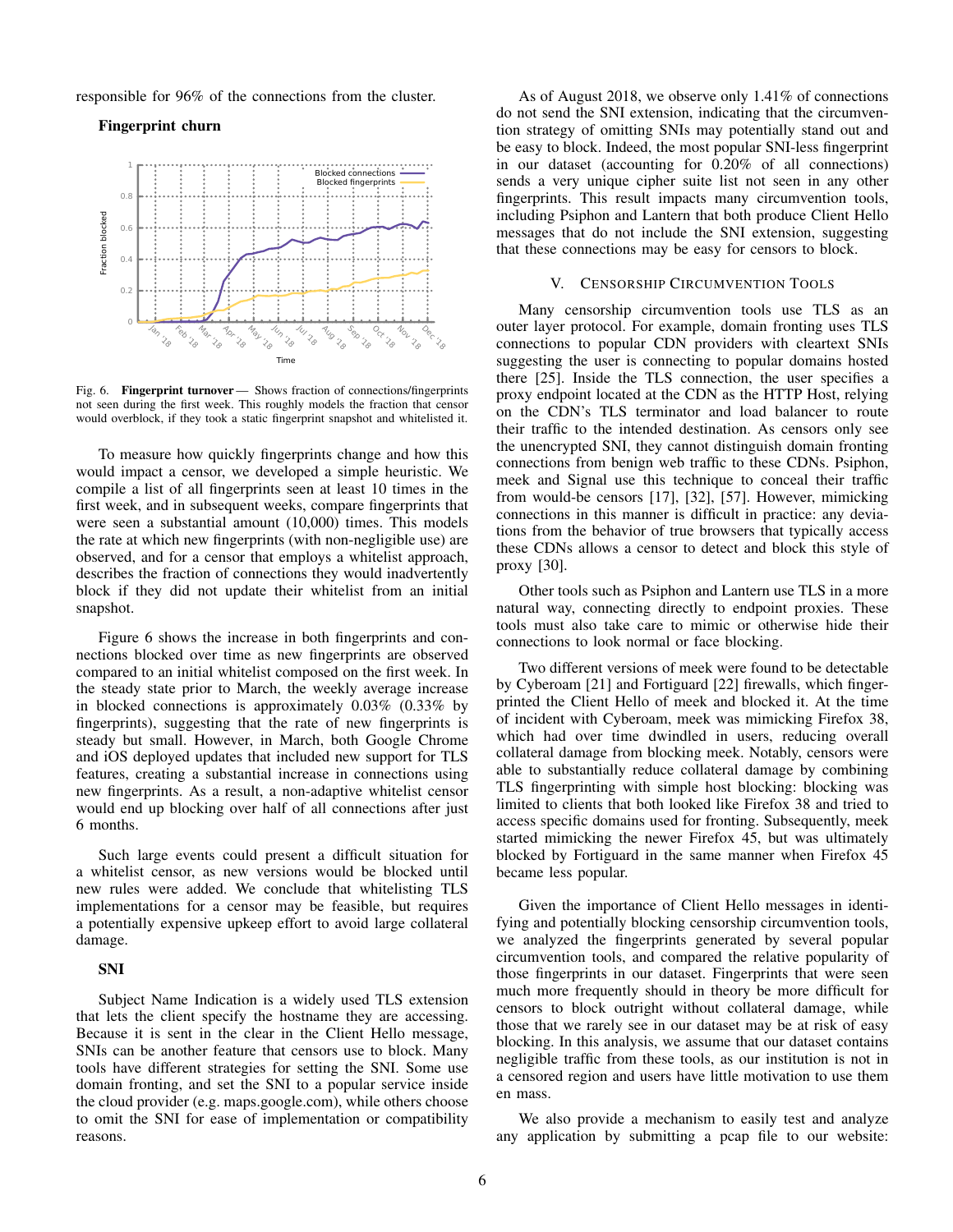https://tlsfingerprint.io/pcap. Our website will list all the fingerprints extracted from the pcap file, and provide links with more details about their features, popularity, any user agents observed using these fingerprints, and similar fingerprints that can be compared.

# *A. Signal*

Until recently, the Signal secure messaging application used domain fronting to circumvent censorship in Egypt, the United Arab Emirates, Oman, and Qatar [41]. Signal used Google App Engine as a front domain until April 2018, when Google disabled domain fronting on their infrastructure [39]. Signal switched to domain fronting via the Amazonowned souq.com, but shortly after, Amazon disallowed domain fronting on their infrastructure, and notified Signal that it was in violation of its terms of service [38], [39]. Signal has since stopped using domain fronting, and direct access is now blocked in the above countries.

However, Signal still serves as one of the largest deployments of domain fronting, and we analyze both when it used Google and when it used Amazon.

When Signal was using Google for domain fronting, we analyzed both the iOS and Android versions of the application on real devices and collected the TLS fingerprints it generated when we signed up with phone numbers in the previously mentioned censored countries, triggering its domain fronting logic. For iOS, we found it generates the native iOS fingerprint, which appears in 2.14% of connections, making it the 11th most popular in our dataset at the time. It is unlikely a censor would be able to block Signal iOS from its Client Hello fingerprints alone.

However, on Android, the situation is drastically worse. Even on the same device, Signal Android generates up to four unique fingerprints when using domain fronting. Some of these fingerprints were never seen in our dataset, making it trivial for a censor to detect and block. Even the most popular fingerprint was seen in only 0.06% of connections, making it ranked 130th in popularity. It appears to be used by a small fraction of Android 7.0 clients that access googleapis.com. We confirmed these findings using two devices: a Google Pixel running Android 7.1 with Signal version 4.12.3, and a Samsung G900V running Android 6.0.1 with Signal version 4.11.5.

Signal on Android uses the okhttp $<sup>6</sup>$  library to create TLS</sup> connections with three different "connection specs" that define the cipher suites and TLS version to be used in the Client Hello. Signal attempted to mimic 3 different clients for 3 fronts it used: Google Maps, Mail and Play. However, we identify two problems: First, the okhttp library disables certain cipher suites by default such as DHE and RC4 ciphers, which are specified in Signal's connection specs [12]. Although the library supports them, okhttp disallows their use without an explicit API call, which Signal did not use. Instead, the okhttp library silently drops these ciphers from the Client Hello it sends, causing it to diverge from the intended connection spec.

Second, even when the desired cipher suite list is unaltered, these cipher suites still correspond to unpopular clients, due to differences in other parts of Client Hello. For example, the GMAIL\_CONNECTION\_SPEC's cipher suite list is most commonly sent by Android 6.0.1, and is seen in only 0.17% of connections. However, the Signal Client Hello is trivially distinguishable from the Android 6.0.1 fingerprint, as Signal does not specify support for HTTP/2 in its ALPN extension, while Android does.

By April 2018, Signal switched to using the Amazonowned souq.com, and changed the TLS configuration to only use a single connection spec. This configuration still included 3 DHE cipher suites, which are ignored and not sent by the okhttp library. We also noticed that despite only the single spec, Signal generates two distinct TLS fingerprints, differing in which signature algorithms they list. Each of these fingerprints are seen in fewer than 100 times  $\langle$  <0.000001\% of connections).

As of May 2018, Signal no longer uses domain fronting, making these issues moot. Nevertheless, these examples illustrate several challenges in mimicking popular TLS implementations. First, libraries are not currently purpose-built for the task of mimicry, emphasizing security over an application's choice of cipher suites. Second, in addition to cipher suites, an application also must specify extensions and their values in order to properly mimic other implementations.

## *B. meek*

meek is a domain fronting-based pluggable transport used by Tor to circumvent censorship [14], [16], [17]. meek tunnels through the Firefox ESR (Extended Support Release) version that is bundled with the Tor Browser. Unfortunately, the Client Hello of Firefox and Firefox ESR may diverge, which eventually makes the fingerprint of ESR versions relatively uncommon, allowing meek to be blocked with smaller collateral damage. As of August 2018, meek uses Firefox 52 ESR whose corresponding Client Hello is the 42nd most popular fingerprint in our dataset, seen in approximately 0.50% of connections. The majority of regular Firefox users have migrated to Firefox versions 59+, whose most popular fingerprint is ranked 6th in our dataset seen in 3.64% of connections.

Thus, meek is using a version of Firefox that is once again approaching obsolescence, potentially allowing censors to block it without blocking many normal users. Unfortunately, meek must wait for updates to the underlying Tor Browser to receive updated TLS features, making it relatively inflexible in its current design.

## *C. Snowflake*

Snowflake [18] is a pluggable transport for Tor that relies on a large number of short-lived volunteer proxies, similar to Flashproxy [24]. Clients connect to a broker via domain fronting, and request information about volunteers running browser proxies, and then connect to and uses those proxies over the WebRTC protocol.

Snowflake is under active development, and its authors were aware of potential TLS fingerprintability issues. Indeed, we find that Snowflake (built from git master branch on April 17, 2018) generates a fingerprint that is close to, but not exactly the same as the default Golang TLS fingerprint. In particular,

<sup>6</sup>https://square.github.io/okhttp/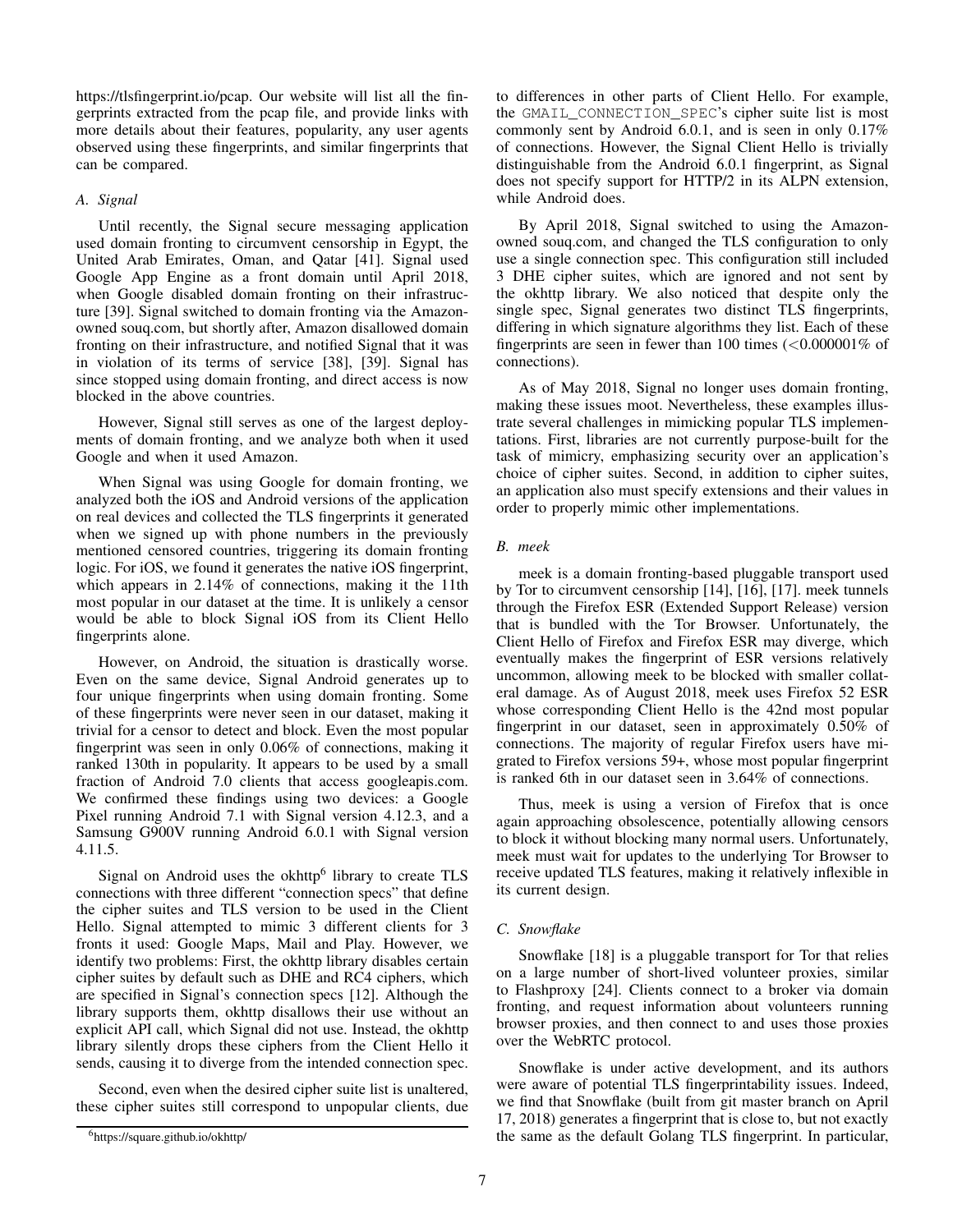it diverges by including the NPN and ALPN extensions, and offers a different set of signature algorithms. As a result, this fingerprint is seen in fewer than 0.0008% of connections, making it susceptible to blocking.

## *D. Outline*

Outline is a private self-hosted proxy based on Shadowsocks, a randomized protocol that attempts to look like nothing. Outline provides a GUI interface that guides the user through the Shadowsocks setup process, including purchase of a VM on DigitalOcean. During the purchase, the installation script uses TLS, leveraging the Electron framework (based on Chromium). As of our tests in May 2018, we find that Outline's TLS fingerprint matches that of Chrome version 58-64.

While this fingerprint is decreasing in popularity with the release of Chrome 65, it still remains common: We observed it in 2.10% connections in the first week of May (vs. 8.76% of connections over our full dataset). As of August 2018, the weekly rate of connections with this fingerprint has fallen to 1.72%. Still, the Outline installation process is unlikely to be blocked based on the generated TLS fingerprint in the short term, though it must take care to update before use of this fingerprint wanes further.

We did not evaluate the rest of the communication protocols used by Outline after installation, as it does not use TLS.

#### *E. TapDance*

TapDance [65] uses refraction networking to circumvent censors, placing proxies at Internet service providers (ISPs) outside censoring countries, and having clients communicate with them by establishing a TLS connection to a reachable site that passes the ISP. As it connects to innocuous websites, the TapDance client must make its TLS connection appear normal to the censor while it covertly communicates with the on-path ISP.

As of May 2018, TapDance uses a randomized Client Hello, which protects it against straightforward blacklisting. However, the randomized fingerprints generated by TapDance are not found in our dataset of real-world fingerprints, which could allow a censor to block it by distinguishing randomized Client Hellos from typical ones, or by simply employing a whitelist of allowed TLS Client Hello messages.

## *F. Lantern*

Lantern uses several protocols to circumvent censorship, mainly relying on the randomized Lampshade pluggable transport [43]. However, as of February 2018, several parts of Lantern still use TLS as a transport, allowing us (and censors) to capture its fingerprint.

We observed that Lantern uses a Golang TLS variant that sends a Session Ticket extension, and doesn't send the server name extension. This variant does appear in our dataset, however, at a very low rate: approximately  $0.0003\%$  of connections, ranked 1867 in terms of popularity.

Lantern uses the Session Ticket to communicate information covertly out-of-band to their server. However, this use makes their fingerprint differ from the default Golang TLS, illustrating that application-level demands may result in observably different handshakes, ultimately allowing a censor to block them.

#### *G. Psiphon*

Similar to Lantern, Psiphon also uses several circumvention transports, including domain fronting over TLS. We obtained a version of the Psiphon Android application that only connects using TLS from the app's developers, allowing us to collect TLS fingerprints generated by it. Psiphon cycles through different Chrome and Android fingerprints until it finds an unblocked one that allows them to connect to their servers. Such a diverse set of fingerprints may help evade censorship, even if most fingerprints get blocked. However, a censor with a stateful DPI capability may also be able to use this feature to detect (and ultimately block) Psiphon users.

We find Psiphon successfully mimics Chrome 58-64, generating two fingerprints ranked in the top 20 in our dataset, but is less successful at mimicking legacy Android: fingerprints supposedly targeting Android were seen in fewer than 50 connections out of the 11 billion. We also determined that Psiphon sometimes mimics Chrome without an SNI to evade SNI-based blocking, generating a blockable fingerprint seen in fewer than 0.0002% of connections.

#### *H. VPNs*

We analyzed OpenVPN and 3 services that advertised an ability to circumvent censorship: IVPN, NordVPN and privateinternetaccess.com. VPNs tend to use UDP by default for performance benefits, which we did not collect in our measurement system. However, we extracted the cipher suites and extensions from OpenVPN's UDP TLS handshake, and found that the combination is rare in our (TCP-based) dataset. This may suggest that OpenVPN has a distinctive fingerprint, given the unique set of features in its fingerprint (85 cipher suites, 13 groups, 14 signature algorithms, and rare set of extensions), but we cannot be sure without collecting UDP TLS connections.

We did recover one TCP TLS fingerprint from NordVPN, which is a circumvention plugin in Google Chrome. However, this plugin uses the API of the host browser to make TLS requests, making it indistinguishable from the version of Google Chrome it is installed in.

## *I. Vendor Response*

We notified the authors of the censorship circumvention tools about respective fingerprintability issues, and provided additional data about fingerprints as well as potential defenses.

In response to our disclosure, developers of Psiphon, Lantern, and TapDance integrated our uTLS library described in Section VII to take advantage of alternative mimicry options and have greater control over TLS features. The Snowflake and meek authors were aware that the current fingerprint was not ideal, but didn't have immediate plans to fix it. Snowflake is still in active development; and meek will keep tunneling through Firefox ESR in short term, due to the effort involved in changing it, but is considering going back to mimicking, rather than tunneling. We disclosed our findings to Signal via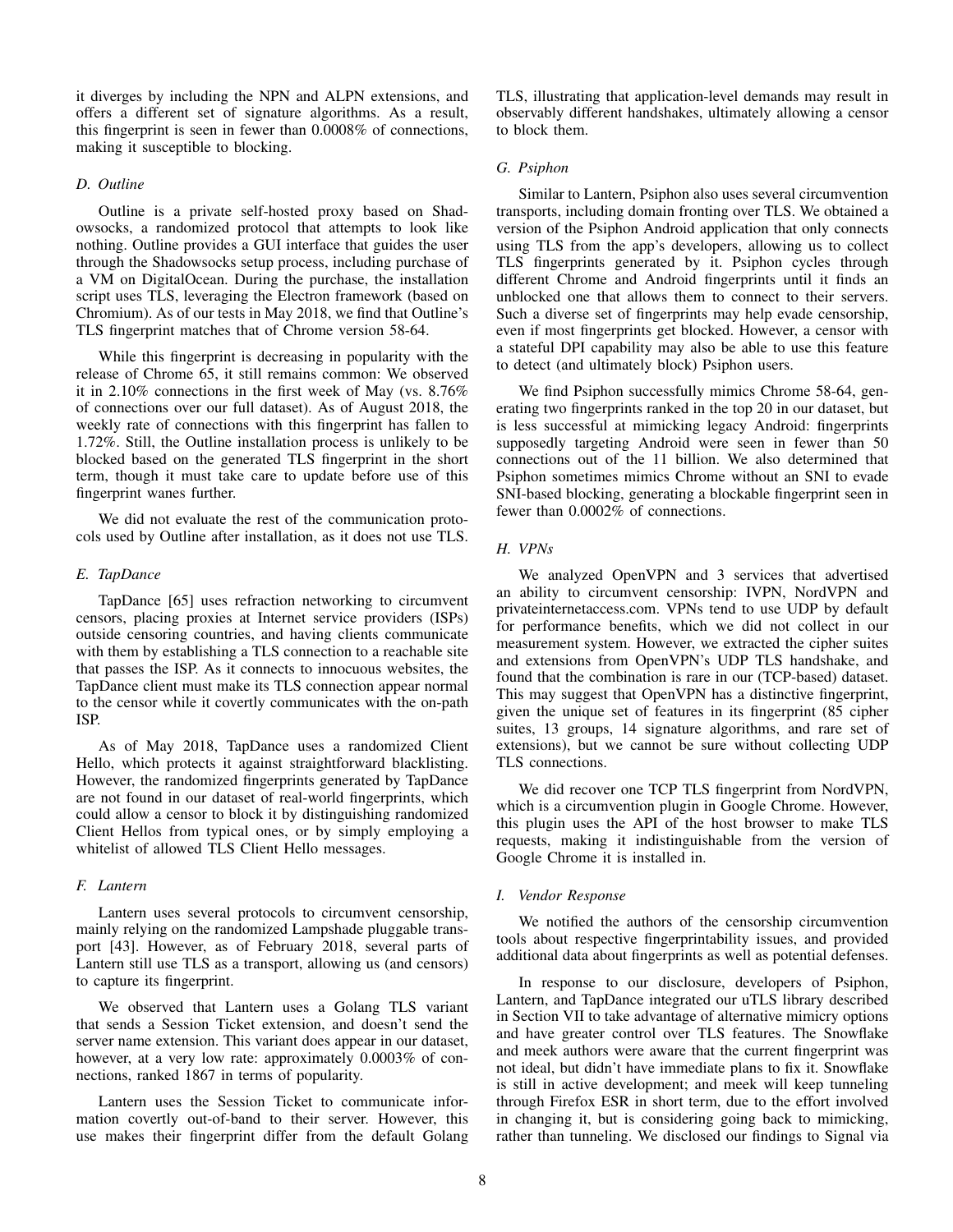| Tool            | Version/Date   | Rank [all time] | % Connections |
|-----------------|----------------|-----------------|---------------|
| Psiphon         | Jan 2018       |                 | 8.76%         |
|                 |                | 9               | 2.42%         |
|                 |                | 62              | 0.25%         |
|                 |                | 198             | 0.04%         |
|                 |                | 203             | 0.04%         |
|                 |                | 500             | 0.01%         |
|                 |                | 2190            | 0.0002%       |
|                 |                | 14397           | $0.0000\%$    |
|                 |                | 16814           | 0.0000%       |
| Outline         | May 2018       | 1               | 8.76%         |
| meek            | <b>TBB 7.5</b> | 42              | 0.50%         |
| Snowflake       | April 2018     | 1378            | 0.0008%       |
| Lantern         | 4.6.13         | 1867            | 0.0003%       |
| <b>TapDance</b> | May 2018       | random          |               |
| <b>Signal</b>   | 4.19.3         | 11468           | $0.0000\%$    |
|                 |                | 12982           | 0.0000%       |

TABLE II. TOOL FINGERPRINTABILITY — SUMMARY OF ALL TLS FINGERPRINTS GENERATED BY CENSORSHIP CIRCUMVENTION TOOLS AND THEIR RANK AND PERCENT OF CONNECTIONS SEEN IN OUR DATASET AS OF EARLY AUGUST 2018. HIGHLIGHTED IN RED ARE FINGERPRINTS SEEN IN RELATIVELY FEW  $( $0.1\%$ )$  CONNECTIONS, PUTTING THEM AT RISK OF BLOCKING BY A CENSOR.

email and a GitHub issue prior to their removal of domain fronting, but did not receive any response besides the GitHub issue being silently deleted.

# VI. DEFENSES & LESSONS

While the TLS protocol provides plenty of cover traffic for circumvention tools, there are many challenging details that tools must get right in order to successfully evade censorship. There are two high-level detection evasion strategies that circumvention tools employ when choosing protocols [59]: first, they may try to *mimic* one or more existing implementations, making it difficult to distinguish them and increasing the collateral damage to blocking connections that look like the tool. Second, tools may try to generate *random* protocol features, to prevent censors from being able to identify and block the tool with a blacklist approach. In this section, we investigate how these techniques can be applied to TLS implementations in censorship circumvention tools.

Mimicking Clients that choose to mimic other TLS implementations face several challenges. First, tools must *identify a popular implementation* to mimic, which is typically done by choosing a popular web browser. However, it may also be done by choosing a large number of individually less-popular but collectively popular implementations, and mimicking among them. Second, the tool must *support* the cipher suites, extensions, and features present in the popular implementation(s). For instance, if a tool mimics Chrome and sends but does not actually support a CHACHA20 cipher suite, the server may select that cipher suite for the connection, causing the tool to abort the connection. Not only does this cause compatibility issues, it gives an observant censor a way to identify users of a tool.

We note that this problem can be partially mitigated if the server is controlled by the tool maintainer, as they can choose to select only cipher suites and extensions that they know their tool to support. However, this is not the case in tools that do not control both endpoints, such as domain fronting, refraction networking<sup>7</sup>, and tools that generate cover traffic to other servers. In addition, intricacies of the circumvention protocol may limit the features that a tool can use, even if implemented. For example, some domain fronting tools cannot send the SNI extension to certain CDNs.

Finally, the tool must *maintain* support, as the popular implementations they mimic change over time, as do the features they support due to automated patches and updates. For example, although meek has been successful at mimicking multiple versions of Firefox, it has lagged behind the Sisyphean task of keeping pace with updates to the Firefox TLS implementation.

Randomizing Tools that randomize their generated TLS Client Hello messages have the advantage that they do not have to identify or track support for popular implementations. However, this strategy can only work if there is a sufficient number of similar-looking connections that prevent the censor from distinguishing it. For instance, Figure 6 demonstrates the rate at which new connections would hamper a censor's ability to use a whitelist. Censors could also distinguish randomized Client Hello messages by capturing distributions or other heuristics that are not properly mimicked by a tool's randomized fingerprint. For example, if the tool naively picks from a set of supported extensions, a censor may notice that no other implementation supports a particular pair of extensions simultaneously. When the circumvention tool randomly selects both extensions in this pair, the censor can identify and block the user. Thus, the random fingerprint strategy must carefully mimic the *distribution* of the global TLS implementation population.

We note that all tools must implement these features either by creating their own libraries or using existing ones that are generally ill-suited to the task of fine-grained control over the TLS handshake. This challenge is illustrated by Signal's use of the okhttp library, which silently removed cipher suites that Signal specified. Other TLS libraries may ignore supported cipher suite order, making it difficult for applications to produce specific TLS handshakes. In the following section, we describe our library that is purpose-built for providing applications control over their TLS connection.

## VII. UTLS

TLS fingerprinting remains a looming threat for anticensorship tools, and as we have shown, even tools that attempt to defend against it can often fall short. Indeed, mimicking is hard to get right: there are lots of features to keep track of and implement, the mimicked fingerprint could rapidly go obsolete, or the tool's underlying library could silently change the fingerprint.

There may also be unexpected or complicated dependencies that prevents simply parroting Client Hello messages seen. For example, GREASE values generated by Google Chrome used to be deterministic and depend on the value of the Client Random, but this was changed in favor of random values. In addition, cipher suites can influence other parts of the header (or server response), such as by having a special meaning (SCSV cipher suites), by defining what TLS version is used, or triggering the inclusion of an extension. Finally, extensions may affect each other, for example, the presence and size of padding extension can depend on the size of the Client Hello.

<sup>&</sup>lt;sup>7</sup> formerly decoy routing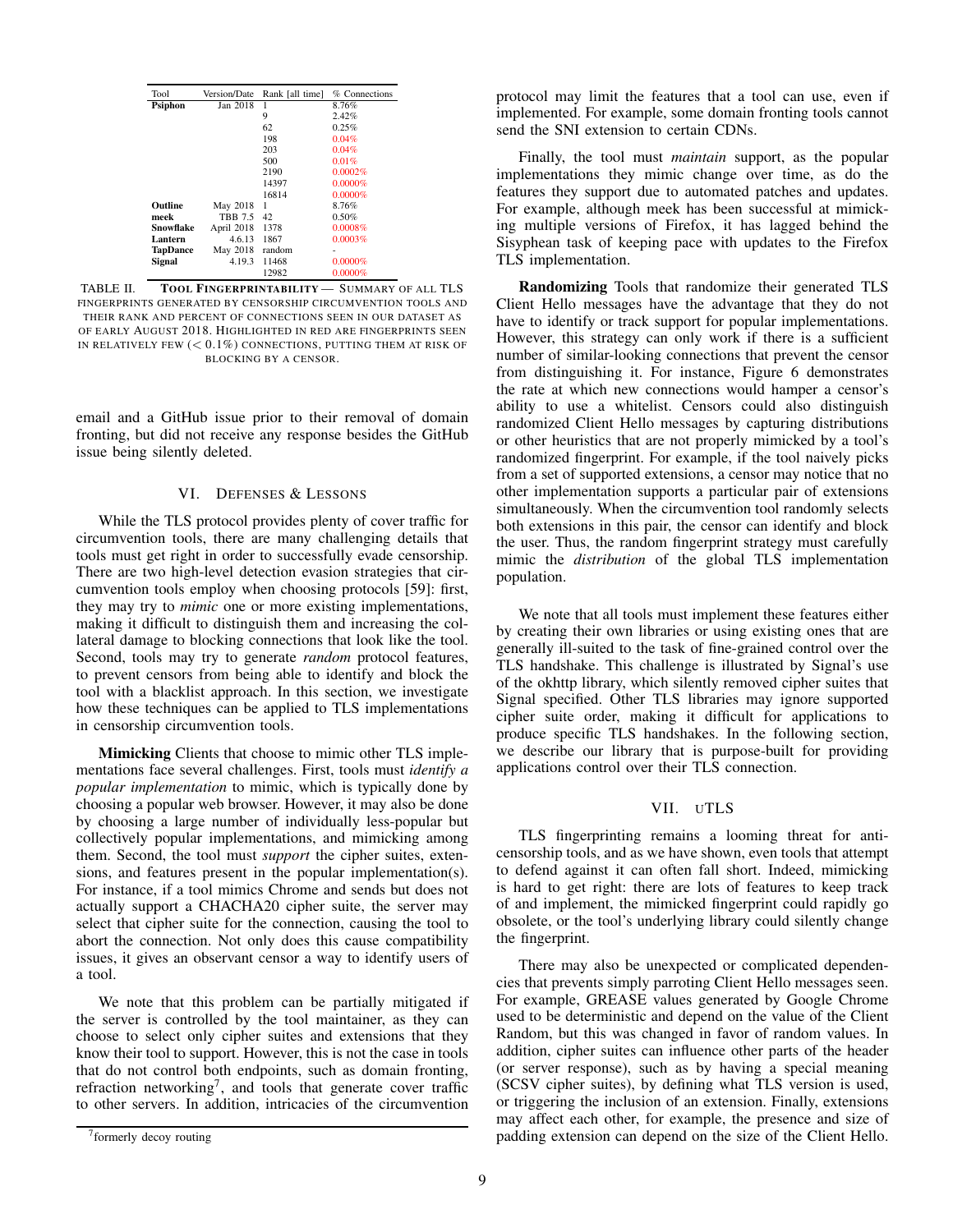An implementation that failed to mimic these subtleties could be identified by a censor.

To assist censorship circumvention tools, we created a TLS library<sup>8</sup> that aims to protect against TLS fingerprinting and (among other features) allows developers to easily mimic arbitrary Client Hello messages. We develop our library as a fork of Golang's native TLS library crypto/tls, adding over 2200 new lines of code.

As of August 2018, three circumvention tools have adopted uTLS library: Psiphon, Lantern, and TapDance all use uTLS to allow them greater control over TLS features, and make it easier to mimic popular implementations.

# *A. Design*

uTLS is designed to be an addition to the standard crypto/tls library and minimizes changes to core Go files, enabling us to easily auto-merge from upstream. This allows us to keep uTLS up-to-date with the underlying standard library, and adopt any new features and bug fixes that come in the future. In addition, this allows us to rely on the performance and security of crypto/tls: uTLS simply fills the Client Hello and leaves execution of the TLS handshake up to the standard functionality.

Our choice of Golang as the language for uTLS is motivated by several reasons. First, it is a popular language used in several censorship circumvention tools, including Lantern, meek, Psiphon, Snowflake, and TapDance, allowing easier integration. For tools that are not written in Go, integration should still be possible via Go's language bindings [35]. Second, Golang is memory safe (bounds checked), decreasing our worry of introducing control flow vulnerabilities into tools that integrate uTLS, despite containing network serialization code.

*a) Low-level access to the handshake:* uTLS provides write access to any fields of the Client Hello message, allowing implementations to specify their own cipher suites, compression methods, client random, extensions, etc. Developers can compose a Client Hello using uTLS structures, or by manually specifying the bytes of a raw Client Hello for uTLS to use. In addition, uTLS provides structured read access to handshake state, including the Server Hello, Master Secret, and key stream.

*b) Mimicry:* Users can also select from a set of preset built-in Client Hello messages. As of August 2018, uTLS includes defaults for Chrome 64, Firefox 58, and iOS 11, and we plan to add support for new versions of browsers, operating systems, and other popular devices. Mimicking could be hard to get right, but we verified uTLS' ability to mimic popular clients by comparing the fingerprints it generated to those in our dataset.

We note that when uTLS mimics a Client Hello of another implementation, it may potentially advertise support for features it does not actually implement. For instance, it may send a cipher suite that, if selected, uTLS will be unable to use. We measure this risk in Section VII-B.

*c) Randomized fingerprints:* Given the long tail distribution of Client Hello fingerprints in our dataset, uTLS also supports generating random fingerprints. Although these are unlikely to correspond to popular implementations and fingerprints seen, censors may have a hard time constructing a comprehensive whitelist of TLS fingerprints, making it difficult to block random ones. Similar techniques have been used by other randomized protocols for censorship circumvention, such as obfsproxy [5] and ScrambleSuit [64], which attempt to look like no protocol at all. Our random fingerprints extends this idea at the TLS layer, ensuring that packets are valid TLS messages, but making it difficult for censors to blacklist the specific implementation.

*d) Using multiple fingerprints:* Mimicking multiple fingerprints makes it possible for a circumvention tool to operate even when a subset of its fingerprints are blocked. To support this, uTLS can optionally cycle through a popular set of fingerprints in its handshakes until an unblocked working one is found. Thus, if uTLS is able to properly mimic even one implementation, it will be more difficult for a censor to block this strategy. uTLS automatically retries the latest working fingerprint when reconnecting to minimize unnecessary changes to its fingerprint. An example usage may be found in Appendix, Listing 1.

Automatic code generation While uTLS makes it easy to manually specify parts of the Client Hello, we provide an additional feature to make this even easier. Our website produces automatically-generated code for each fingerprint in our dataset, allowing developers to simply copy and paste to configure uTLS to mimic a given fingerprint. This feature allows developers to easily keep their tools up-to-date, and could even allow this to potentially be fully-automated: continuous integration scripts could watch for changes in fingerprint popularity, and either alert developers or possibly automatically pull in new code to use more recent fingerprints.

We note that automated fingerprint code may generate Client Hellos that uTLS does not yet fully support, potentially causing the handshake to fail if the server supports those features. We explicitly identify and warn the developer when this is the case, as our automated code tracks the features uTLS supports.

Fake Session Tickets uTLS provides the ability to send arbitrary session tickets, including fake ones. This is useful when the tool developer also controls the server, which must accept the fake session ticket or generate a real one for further out-of-band distribution. This technique allows servers to save a round trip time and avoid sending a Certificate or Key Exchange message, giving the censor fewer messages and information to block on. To support mimicking, we track commonly used Session Ticket sizes on our website<sup>9</sup>.

# *B. Measuring feature support*

To enable mimicking other TLS implementations, uTLS allows the developer to advertise support for TLS extensions and cipher suites that are not actually supported by our library. If the server does not select or use these cipher suites or extensions, the connection will function normally. However,

<sup>8</sup>https://github.com/refraction-networking/utls

<sup>9</sup>https://tlsfingerprint.io/session-tickets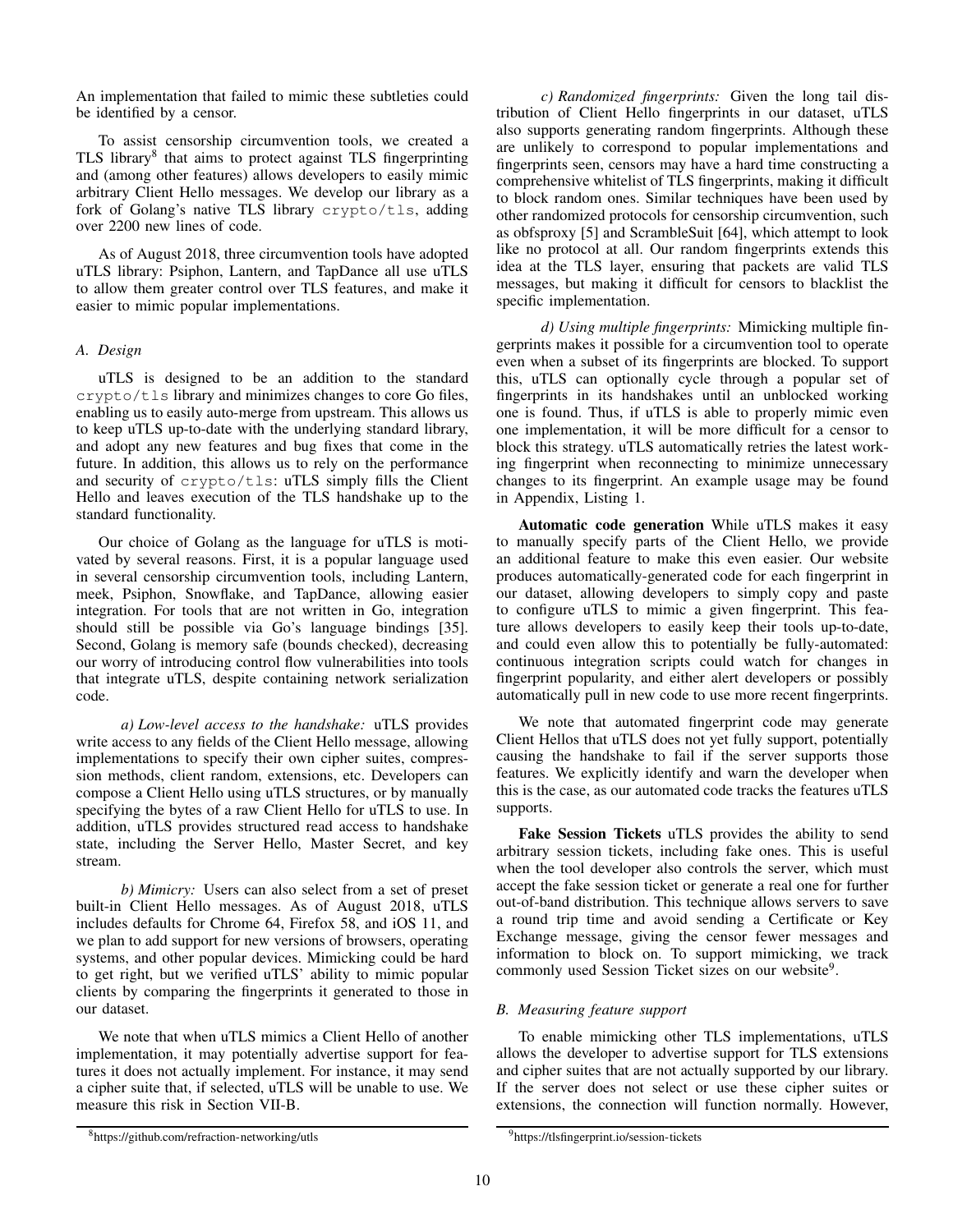if the server selects a cipher suite that is not implemented by uTLS, the connection will visibly break. These risks do not impact tools that make connections to servers under the developers' control, as those unsupported features can be easily disabled server side.

We measure how many fingerprints in our dataset uTLS can support without this risk. We classify a fingerprint as "fully supported" if uTLS is able to handle every feature in it (e.g. the server could select any cipher suite, curve, or extension, and the connection would succeed). We classify a second group of "optionally supported" fingerprints that are also supported by uTLS but may include weaker ciphers, such as such as TLS\_RSA\_WITH\_AES\_256\_CBC\_SHA256, that were disabled by the underlying Golang library. uTLS users may choose whether to enable those weaker ciphers, or to let the connections fail if the weaker ciphers are chosen by a server.

Note that a fingerprint not being fully supported doesn't always lead to unsupported feature getting chosen by server: it might be a low-priority, or not supported by the server either. Weaker ciphers are only likely to be picked in the wild if the client communicates with an outdated server.

As of August 2018, uTLS fully supports 21940 fingerprints (9.3%), which were seen in 5.9% of connections collectively. The top ranked fully supported fingerprint is the 9th (alltime) most popular fingerprint in our dataset, which is a fingerprint generated by Chrome 61-64. If weaker "optionally supported" CBC ciphers are allowed, then uTLS supports 22616 fingerprints (9.6%), which were seen in 37.3% of collective connections. This includes 30 fingerprints in the top 100, including the 3rd most popular fingerprint (generated by Outlook 2016). As mentioned, uTLS code for using all of these fingerprints can be automatically generated by our website, requiring minimal effort from the developer.

We also use our data to learn which additional features would give uTLS the most additional coverage in terms of supported fingerprints, to know which features we might want to focus on adding to the library next. As of August 2018, supporting the ChannelID extension alone will allow us to fully support 245 more fingerprints which would account for an additional 20% of connections seen. We note that these fingerprints could be mimicked in uTLS now, as the Channel ID is unlikely to be supported by servers: only 2.9% of Server Hello messages used the extension. This extension aims to secure connections by cryptographically authenticating client to the server, allowing to bind cookies and tokens to particular client's channel, which has to be explicitly implemented and integrated with the application layer on the server.

# *C. TLS 1.3*

As of March 2018, TLS 1.3 [45] has been standardized and is being rolled out in major browsers. TLS 1.3 offers several advantages over previous versions, including decreased network round trips in new connections (improving performance), and encrypted handshakes (improving privacy).

Our motivation to support TLS 1.3 in uTLS is twofold: first, several features such as encrypted certificates and encrypted  $SNI<sup>10</sup>$  (ESNI) may prove useful for evading censors [23]. Second, as popular browsers begin to implement and send TLS 1.3 handshakes, circumvention tools will soon want to mimic them to continue blending in with popular implementations.

Interestingly, TLS 1.3 Client Hellos look similar to those in TLS 1.2: in fact, TLS 1.3 still sends a handshake version corresponding to TLS 1.2 to allow implementations to work in the presence of buggy middleboxes and servers that cannot handle other values. TLS 1.3 instead adds functionality via several new extensions in the Client and Server Hello messages.

Although our fingerprints already include the presence and order of all extensions in a given Client Hello, we only parse and include a handful of extensions' data in our fingerprint. This means if many implementations send the same set of extensions but include different data, we would mistakenly classify them as the same fingerprint. This is particularly a concern for TLS 1.3 handshakes, which heavily rely on new data-carrying extensions. To address this, we reviewed the new extensions in TLS 1.3, and added the body data of popular extensions that do not change per-connection. For example, supported\_versions contains a list of supported TLS versions ordered by preference. As different implementations can announce different versions they support, we add this data to our fingerprint. So far, we have observed 40 distinct values of this extension announcing support for the various TLS versions and drafts. Table III shows the most popular extensions we have collected as of December 2018, and highlights the ones whose data we include in our fingerprint.

| Extension                    | Conns | Extension               | Conns   |
|------------------------------|-------|-------------------------|---------|
| supported groups             | 99.4% | <b>GREASE</b>           | 30.2%   |
| server_name                  | 99.3% | psk key exchange modes* | 28.7%   |
| signature_algorithms         | 97.8% | supported_versions*     | 28.7%   |
| ec point formats             | 96.9% | key share*              | 28.6%   |
| extended master secret       | 86.8% | <b>NPN</b>              | 27.3%   |
| status_request               | 85.7% | compressed certificate* | 24.8%   |
| renegotiation info           | 81.9% | ChannelID               | 20.5%   |
| <b>ALPN</b>                  | 71.9% | heartheat               | 5.0%    |
| signed certificate timestamp | 66.9% | token binding           | $3.9\%$ |
| <b>SessionTicket</b>         | 56.0% | pre_shared_key*         | 3.1%    |
| padding                      | 32.3% | record size limit       | 2.5%    |

TABLE III. TOP EXTENSIONS — WHILE WE INCLUDE THE PRESENCE AND ORDER OF ALL EXTENSIONS IN OUR FINGERPRINT, BOLD DENOTES EXTENSIONS WHOSE DATA WE ADDITIONALLY PARSE AND INCLUDE IN OUR FINGERPRINT; \* MARKS EXTENSIONS NEW IN TLS 1.3.

As uTLS is built on Golang's crypto/tls library, we were able to merge its TLS 1.3 support into uTLS, allowing us to mimic Firefox 63 and Chrome 70, which both send TLS 1.3 handshakes. With some additional implementation work to support new extensions, we expect to be able to fully support over 8% of all TLS connections automatically (up from 5% currently), and optionally support over 37% if we enable weak ciphers.

### VIII. OTHER RESULTS

In this section, we present on other findings from our TLS dataset that are relevant to censorship circumvention tools.

<sup>&</sup>lt;sup>10</sup>Not yet standardized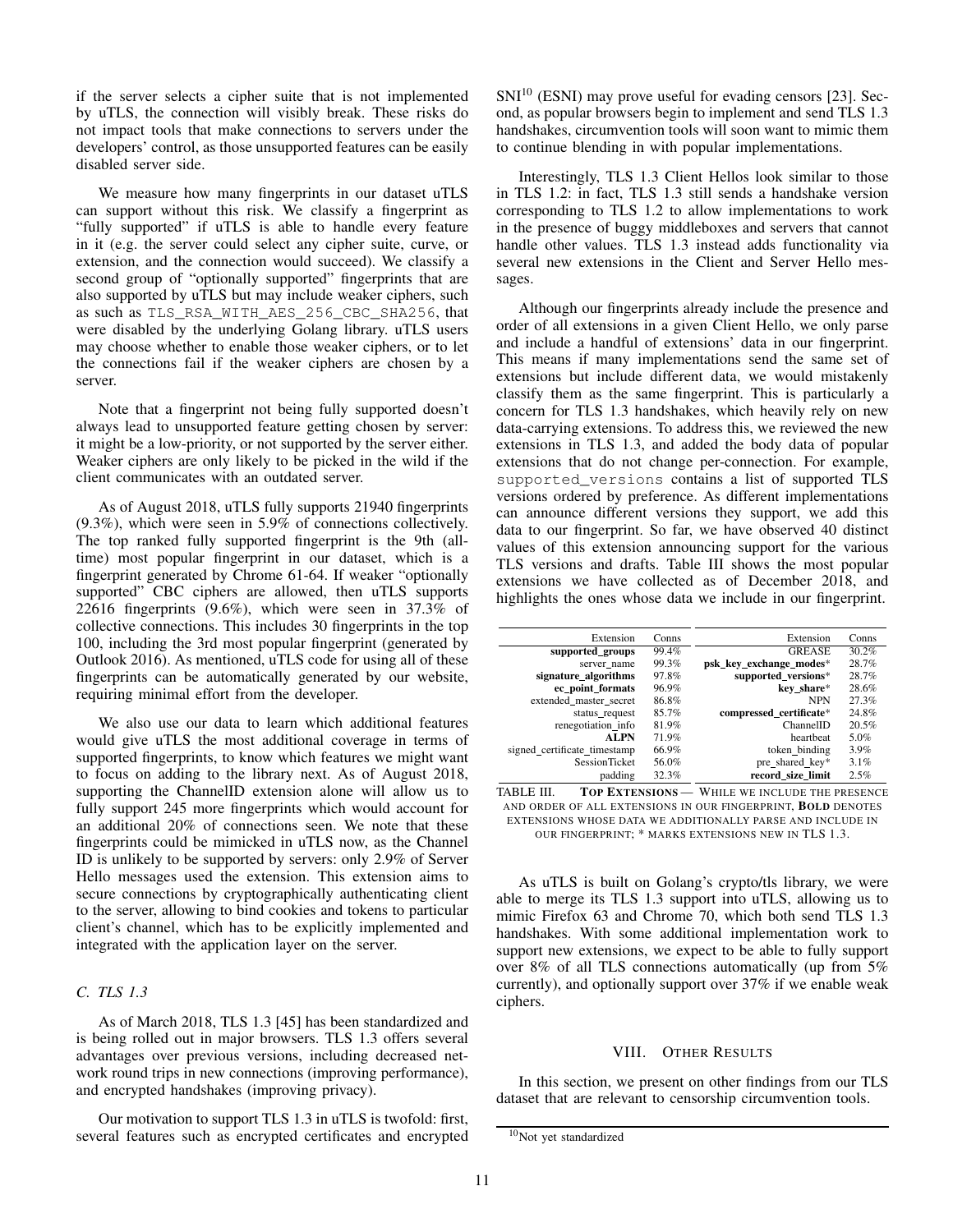#### *A. Server Hello Analysis*

As of August 2018, we collected approximately 5,400 unique Server Hello fingerprints, substantially fewer than the number of unique Client Hello fingerprints. This is in part due to Server Hello messages having less content, as it specifies only a single cipher suite and compression method, rather than the full list that the server supports. On the other hand, while a client implementation might generate a single or small collection of Client Hello fingerprint, servers can potentially generate distinct fingerprints in response to different Client Hello messages. For example, the single most popular external IP address (corresponding to Google) sent 199 unique server fingerprints from 1494 Client Hello fingerprints sent to it. Looking at the responses to only the most popular Client Hello message, there are 750 different Server Hello fingerprints, suggesting that the actual number of distinct TLS server implementations and configurations that these clients talk to may be close to this value.

#### Selected Ciphers

Using our collected information on Server Hello messages, we can compare the set of offered cipher suites by clients, and discover what cipher suites are actually selected and used in practice by servers. This is useful for circumvention tools as it provides evidence of many unselected cipher suites that clients can offer without having to actually support.

Excluding the long tail of fingerprints seen only once, in our Client Hello fingerprints, there were over 7900 unique sets of unique cipher suites. These sets enumerate 522 cipher suite values, which is greater than the number of standardized cipher suites, for reasons described in Section VIII-B.

Analyzing the unique cipher suites that are selected by servers, however, we find just 70 cipher suites ever selected, with the top 10 accounting for over 93% of all connections. Interestingly, the most popular cipher suite across all Client Hellos (TLS\_ECDHE\_RSA\_WITH\_AES\_128\_CBC\_SHA) is only selected in approximately 1% of connections. This shows there are many cipher suites that servers will rarely or never choose, and circumvention tools are free to present them in their Client Hello messages without having to support those cipher suites.

## *B. Non-standard parameters*

Our collection tool ignores malformed Client Hellos that cannot be parsed, but even well-formed Client Hello messages may still contain invalid parameters. For example, of the 65536 possible values for 2-byte cipher suites, only 338 values are recognized and standardized by the Internet Assigned Numbers Authority (IANA) [46], with the remainder either unassigned or reserved for private use. Similarly, only 28 values are defined for the 2-byte extension field. We note that TLS 1.3 proposes values for an additional 5 cipher suites and 10 extensions, which we include in our analysis.

This allows us to locate TLS Client Hello fingerprints that specify non-standard extensions or cipher suites. In total, over 138,000 fingerprints accounting for 13.14% of connections contained at least one non-standardized cipher suite or extension value. The commonality of support for non-standard features suggests it may be difficult for a censor to fully

|                                      | Fingerprints | % Connections |
|--------------------------------------|--------------|---------------|
| TLS 1.3 draft ciphers                | 1002         | 10.626%       |
| Legacy ciphers                       | 82992        | 1.392%        |
| GOST ciphers                         | 95548        | 0.051%        |
| Outdated SSL ciphers                 | 106439       | 0.097%        |
| Unknown ciphers                      | 137999       | 0.039%        |
| <b>Total non-standard ciphers</b>    | 143060       | 12.106%       |
| TLS 1.3 draft extensions             | 715          | 10.626%       |
| Legacy Extensions                    | 441          | 0.154%        |
| <b>Extended Random</b>               | 340          | 1.445%        |
| Unknown extensions                   | 367          | 0.899%        |
| <b>Total non-standard extensions</b> | 1404         | 11.677%       |

TABLE IV. NON-STANDARD PARAMETERS - BREAKDOWN OF THE NUMBER OF UNIQUE CLIENT HELLOS (FINGERPRINTS) AND THE SHARE OF CONNECTIONS THEY APPEAR IN THAT SEND NON-STANDARD CIPHER SUITES OR EXTENSIONS. WHILE TLS 1.3 DRAFT CIPHERS AND EXTENSIONS ARE THE MAJORITY, WE STILL FIND UNKNOWN CIPHERS AND EXTENSIONS IN USE.

|               | Fingerprints | % Connections |
|---------------|--------------|---------------|
| <b>DES</b>    | 191459       | 0.90%         |
| 3DES          | 236859       | 67.0%         |
| <b>EXPORT</b> | 194418       | 0.66%         |
| RC4           | 223900       | 8.19%         |
| MD5 (Cipher)  | 200608       | 7.15%         |
| MD5 (Sigalg)  | 4385         | 0.74%         |
| SHA1 (Sigalg) | 114615       | 97.6%         |
| TLS FALLBACK  | 787          | 0.03%         |
|               |              |               |

TABLE V. WEAK CIPHERS - WE ANALYZED THE PERCENT OF CONNECTIONS OFFERING KNOWN WEAK CIPHER SUITES. WE ALSO INCLUDE TLS\_FALLBACK\_SCSV, WHICH INDICATES A CLIENT THAT IS FALLING BACK TO AN EARLIER VERSION THAN IT SUPPORTS DUE TO THE SERVER NOT SUPPORTING THE SAME VERSION.

understand or whitelist all commonly-used fingerprints, as many do not strictly conform to the standard. Table IV shows the breakdown of non-standard parameters.

# *C. Weak Ciphers*

We observe a small fraction of clients continue to offer weak or known-broken ciphers, including DES [27], [58], Triple-DES (3DES) [10], and RC4 [2], [61]. More concerning, we still see clients supporting export-grade encryption, which negotiates intentionally weakened keys and has been recently found to enable modern vulnerabilities [9], [6].

TLS can also employ hash functions with known collisions, such as MD5 [55], [52] and SHA1 [63], [56]. While collisions may not enable attacks when used in the HMAC construction employed by TLS cipher suites, they can introduce problems when used in signature algorithms, as collisions there can allow an attacker to forge CA permissions [52]. This means that MD5 and SHA1 may not be problematic as cipher suites, but are when offered as a signature algorithm. We present both uses for completeness.

Clients can also signal that they have fallen back to a lower version of TLS by sending the TLS\_FALLBACK\_SCSV cipher suite [40]. While its presence does not indicate a weakness in a client, it does indicate a suboptimal mismatch between client and server versions.

Table V summarizes the fingerprints and percent of connections we observed clients offering these weak cipher suites and signature algorithms. While circumvention tools would likely avoid using such weak cipher suites (lest it enable a censor to successfully break their TLS connections), this further demonstrates the wide range of TLS implementations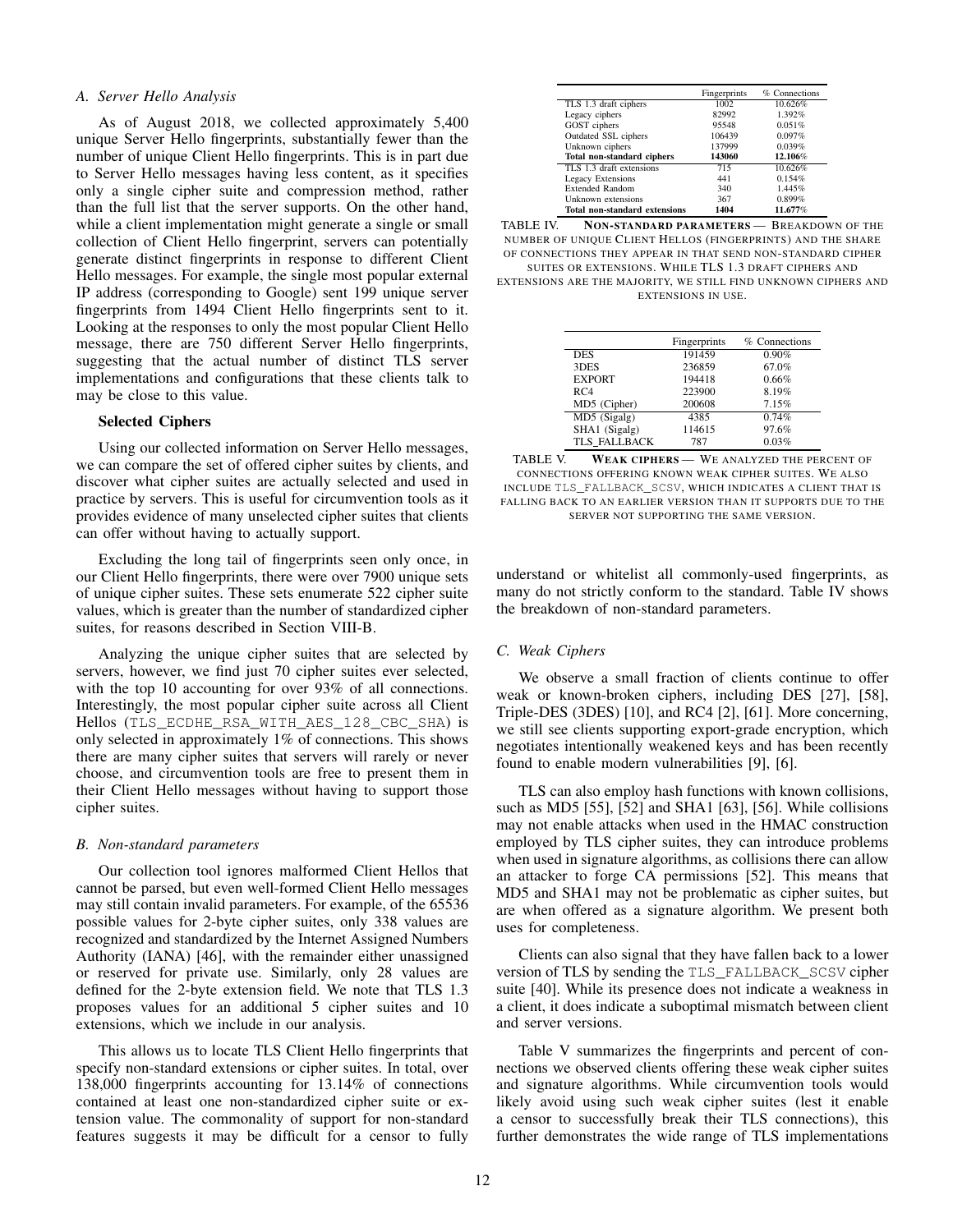present on the modern Internet, once again showing how long legacy code can remain in use.

# IX. RELATED WORK

## *A. Passive TLS Measurements*

Several studies have measured TLS (and SSL) by passively observing traffic as we have in our study. However, the vast majority of these studies focus mainly on certificates and the Certificate Authority ecosystem. For example, in 2011 Holz et al. analyzed 250 million TLS/SSL connections and extracted certificates in order to study the existing landscape of certificate validation [29]. In addition to uncovering the "sorry state" of the X.509 certificate PKI, they briefly analyzed selected cipher suites, finding that RC4-128, AES-128, and AES-256 were the most popular cipher suites used at the time, with TLS RSA WITH RC4 128 MD5 selected in between 20 and 30% of connections. Today, 7 years later, we find that same cipher is selected in only 0.001% of connections, and offered by clients in only 8.4% of connections. Later, Holz et al. studied the use of TLS in email clients [28]. Lee et al. performed active scans of a sample of TLS/SSL servers in order to study ciphers supported and certificates in 2007 [36]. In 2012 the *SSL Notary* studied TLS/SSL certificates collected from live traffic [3]. The SSL Notary continues to run today<sup>11</sup>, though still mainly focused on certificates and servers rather than clients. In 2014, Huang et al. described a way to detect forged SSL certificates via a flash plugin that could observe the raw certificate sent to the user [31].

## *B. Client Hello Fingerprinting*

Several studies have used Client Hello messages to fingerprint TLS implementations. Most notably, in 2009, Ristic´ described how to fingerprint SSL/TLS clients by analyzing parameters in the handshake, including the cipher suites and extensions list [47], [34], [48]. Several works have since observed that these fingerprints can be used to identify and fingerprint third-party library use in Android applications [44], and detect malware [11], [4]. Durumeric et al. used TLS fingerprints and compared them to browser-provided user agents on a popular website to detect HTTPS interception by antiviruses and middleboxes [19].

While these works used Client Hello message to identify clients, we analyze the distribution of clients, ciphers and tls versions used, and fingerprintability of censorship circumvention tools, which to our knowledge has not been studied in this context.

## *C. Traffic Obfuscation Analysis*

There are 2 general techniques [59] that censorship circumvention tools employ to avoid identification: mimic allowed type of content, or randomize the traffic shape to prevent blacklisting. In the former case, developers would have to eliminate all disparities between circumvention circumvention tool and imitated protocol, and will protect against whitelisting, as long as mimicked application is popular or important enough to avoid blocking. Houmansadr et al. demonstrated [30] that it is very difficult to successfully mimic application layer application. Randomized protocols, such as obfs4, while not being able to defend against whitelist approach, may counter blacklisting, which is used more commonly. Study by Liang Wang et al. examined attacks based on semantics, entropy, timing and packet headers [62], and demonstrated efficiency of entropy-based classifier in detecting obfs3 and obfs4. In 2013, tunneling loss-intolerant protocols over loss-tolerant cover channels, was shown[26] to allow censors to interfere with the channel safely, without disrupting intended use of cover-protocol. For details on observability and traffic analysis resistance of existing anti-censorship tools, reader can refer to Systematizations of Knowledge[33], [59].

lib•erate [37] is a library, that takes alternative approach, and instead of hiding the traffic, it features numerous techniques that use bugs in DPI to evade identification. Even though all proposed evasion techniques are susceptible to countermeasures, it might be cheaper for anti-censorship community to integrate and update lib•erate, than for censors to fix all the bugs in DPI boxes.

#### X. DISCUSSION

## *A. Ethical Considerations*

Studying real-world Internet traffic requires care to ensure user privacy. We designed our collection infrastructure to anonymize or discard potentially sensitive data. For example, we collected only the /16 subnet of the source IP address and SNI value for each connection. This allows us to tell if a connection originated on our campus, but not what individual user generated it. For connections originated externally, we often cannot even determine what AS the source was located in.

We applied for and received IRB exemption for our collection methodology, and we worked closely with our institution's IT and networking staff, who approved the specifics of our collection methods. We have responsibly disclosed our findings regarding the observability of the censorship circumvention tools, and are continuing to work with their respective developers to discuss and offer potential solutions.

#### *B. Dataset Limitations*

Although we have captured billions of TLS connections, there are limitations to what our infrastructure can collect. For example, fragmented TLS messages and out-of-order TCP packets are not parsed by our system. In addition, because we received the full-duplex 10 Gbps mirror of campus traffic on a single (half-duplex) port, it is possible for our copy of network traffic to saturate when the combined bi-directional traffic exceeds 10 Gbps. This occurs for several hours each day during peak load. We performed a simple experiment to quantify how this impacts our collection of TLS fingerprints.

Every hour, we made 100 TLS connections through our campus with a unique TLS fingerprint that did not appear in our dataset. This allowed us to see at what time of day we dropped fingerprints: any hour where we received fewer than 100 of these fingerprints indicated data loss. Over 88% of the hours we ran our experiment recorded all 100 of our test connections. However, during peak hours, which lasted approximately 5 hours per weekday, the minimum number captured

<sup>11</sup>https://notary.icsi.berkeley.edu/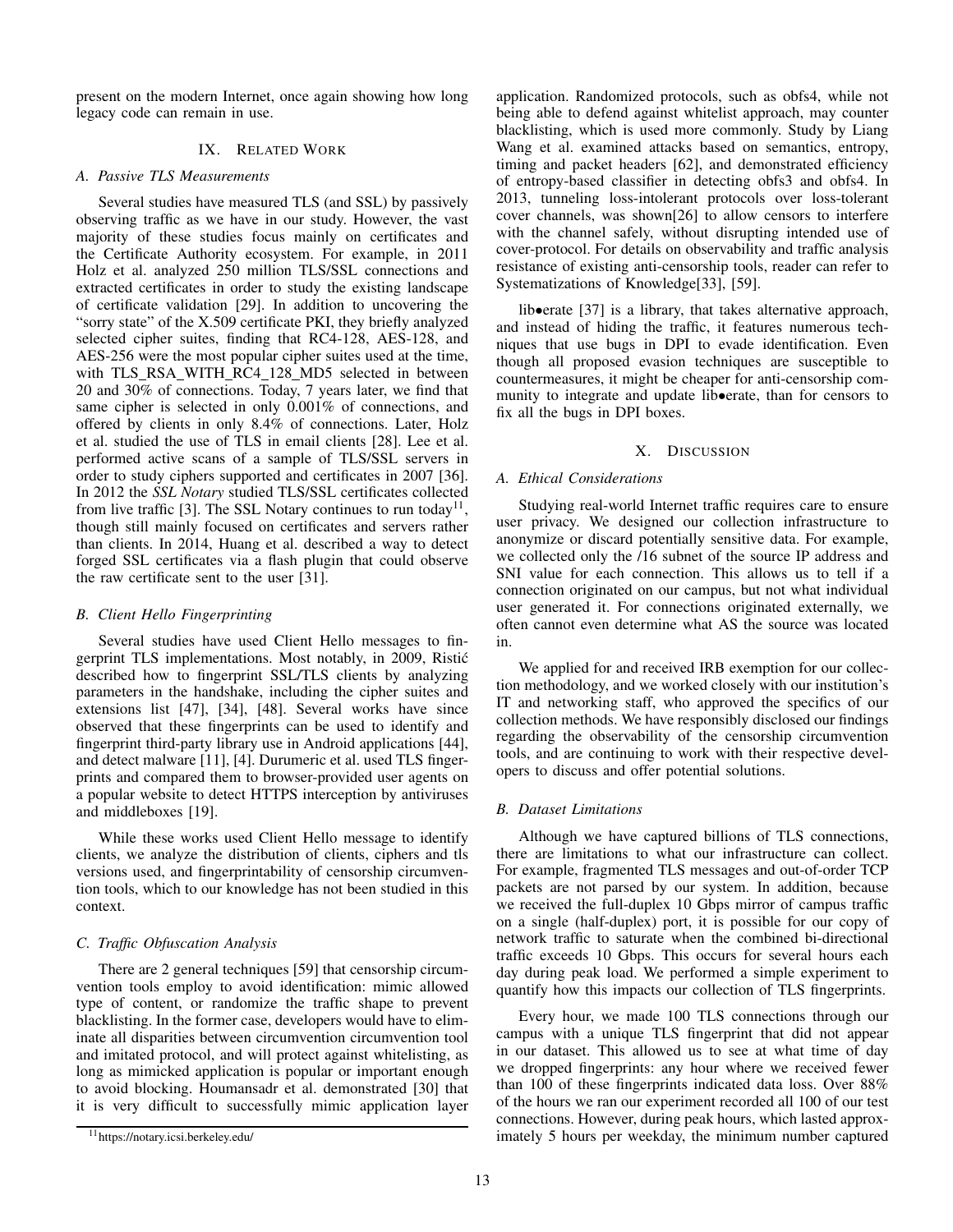in an hour was 43, and the median was 80. We conclude that the only times we do not capture TLS fingerprints is when the tap switch cannot forward us packets due to congestion, and all other times we receive and properly record practically all connections.

#### *C. Future Work*

Client Hello messages provide a rich amount of features useful in fingerprinting TLS implementations, but there are other messages in the TLS connection that could be used to detect or block tools. For instance, once the connection is established and sends encrypted records, the lengths of these encrypted records may reveal differences between implementations [62]. Collecting and better understanding the distribution of these (in conjunction with the information gleaned from Client Hello messages) could greatly help circumvention tools be more robust.

Another direction could be to study *user behavior* to better understand if existing tools that pretend to be users visiting popular CDNs or websites (e.g. in domain fronting or refraction networking) are easily distinguishable by the pattern or timing of connections they make.

Beyond TLS over TCP, measuring UDP TLS may be useful in performing similar analysis on DTLS protocols, such as those used by the VPN tools we investigated.

## XI. CONCLUSION

We have analyzed real-world TLS traffic in the context of censorship circumvention tools, focusing on the first protocol messages sent between clients and servers that may allow censors to identify tools and implementations. We analyzed several circumvention tools that use TLS in various ways, and find problems with nearly all of them. To address these systemic problems, we have developed the uTLS library, designed to generated arbitrary Client Hello messages and provide applications full control over the TLS handshake, enabling them evade identification and blocking with minimal developer effort. We release our collected data, combined with tools to facilitate further analysis at https://tlsfingerprint.io.

## ACKNOWLEDGEMENTS

We would like to thank the University of Colorado IT and Network Security team, particularly Dan Jones and Conan Moore for their valuable assistance and feedback in setting up our tap infrastructure. We thank J. Alex Halderman for his feedback in early drafts of this work. We also thank the developers at the circumvention projects we contacted, including Rod Hynes from Psiphon, and Ox Cart from Lantern, and David Fifield for their discussion on uTLS. Finally, we are deeply grateful to Alphabet Jigsaw, particularly Ben Schwartz, who helped to design and implement uTLS at the initial stages of the project and continued discussion thereafter.

#### **REFERENCES**

- [1] Sadia Afroz and David Fifield. Timeline of Tor censorship. http:// www1.icsi.berkeley.edu/~sadia/tor\_timeline.pdf.
- [2] Nadhem J AlFardan, Daniel J Bernstein, Kenneth G Paterson, Bertram Poettering, and Jacob CN Schuldt. On the security of RC4 in TLS. In *USENIX Security Symposium*, pages 305–320, 2013.
- [3] Bernhard Amann, Matthias Vallentin, Seth Hall, and Robin Sommer. Extracting certificates from live traffic: A near real-time SSL notary service. *Technical Report TR-12-014*, 2012.
- [4] Blake Anderson, Subharthi Paul, and David McGrew. Deciphering malwares use of tls (without decryption). *Journal of Computer Virology and Hacking Techniques*, pages 1–17, 2016.
- [5] arma. Obfsproxy: the next step in the censorship arms race. https:// blog.torproject.org/obfsproxy-next-step-censorship-arms-race, 2012.
- [6] Nimrod Aviram, Sebastian Schinzel, Juraj Somorovsky, Nadia Heninger, Maik Dankel, Jens Steube, Luke Valenta, David Adrian, J. Alex Halderman, Viktor Dukhovni, Emilia Käsper, Shaanan Cohney, Susanne Engels, Christof Paar, and Yuval Shavitt. DROWN: Breaking TLS with SSLv2. In *25th USENIX Security Symposium*, August 2016.
- [7] Mike Belshe, Martin Thomson, and Roberto Peon. Hypertext transfer protocol version 2 (http/2). 2015.
- [8] David Benjamin. Applying grease to tls extensibility. https://tools.ietf. org/html/draft-davidben-tls-grease-01, September 2016.
- [9] Benjamin Beurdouche, Karthikeyan Bhargavan, Antoine Delignat-Lavaud, Cédric Fournet, Markulf Kohlweiss, Alfredo Pironti, Pierre-Yves Strub, and Jean Karim Zinzindohoue. A messy state of the union: Taming the composite state machines of TLS. In *Security and Privacy (SP), 2015 IEEE Symposium on*, pages 535–552. IEEE, 2015.
- [10] Karthikeyan Bhargavan and Gaëtan Leurent. On the practical (in-) security of 64-bit block ciphers: Collision attacks on HTTP over TLS and OpenVPN. In *Proceedings of the 2016 ACM SIGSAC Conference on Computer and Communications Security*, pages 456–467. ACM, 2016.
- [11] Lee Brotherston. Stealthier attacks and smarter defending with tls fingerprinting, 2015.
- [12] Emil Burzo. No ability to use a supported (but not enabled) cipher suite. https://github.com/square/okhttp/issues/2698, 2016.
- [13] Roger Dingledine and Jacob Appelbaum. How governments have tried to block tor. 2012.
- [14] Roger Dingledine, Nick Mathewson, and Paul Syverson. Tor: The second-generation onion router. Technical report, Naval Research Lab Washington DC, 2004.
- [15] Chromium Developer Documentation. SPDY: An experimental protocol for a faster web. https://www.chromium.org/spdy/spdy-whitepaper, 2009.
- [16] Tor documentation. Tor: Pluggable Transports. https://www.torproject. org/docs/pluggable-transports.html.
- [17] Tor documentation. meek: pluggable transport, an obfuscation layer for tor designed to evade internet censorship. https://trac.torproject.org/ projects/tor/wiki/doc/meek, 2018.
- [18] Tor documentation. Snowflake: pluggable transport that proxies traffic through temporary proxies using webrtc. https://trac.torproject.org/ projects/tor/wiki/doc/Snowflake, 2018.
- [19] Zakir Durumeric, Zane Ma, Drew Springall, Richard Barnes, Nick Sullivan, Elie Bursztein, Michael Bailey, J Alex Halderman, and Vern Paxson. The security impact of https interception. In *Proc. Network and Distributed System Security Symposium (NDSS)*, 2017.
- [20] Frank Ehlis. How to disable ssl ciphers in google chrome, 2013.
- [21] David Fifield. Cyberoam firewall blocks meek by TLS signature. https:// groups.google.com/forum/\#!topic/traffic-obf/BpFSCVgi5rs/, 2016.
- [22] David Fifield. Fortiguard firewall blocks meek by TLS signature. https:// groups.google.com/forum/\#!topic/traffic-obf/fwAN-WWz2Bk, 2016.
- [23] David Fifield. Anticipating a world of encrypted SNI: risks, opportunities, how to win big . https://groups.google.com/d/msg/traffic-obf/ UyaLc9jPNmY/ovNImK5HEQAJ, August 2018.
- [24] David Fifield, Nate Hardison, Jonathan Ellithorpe, Emily Stark, Dan Boneh, Roger Dingledine, and Phil Porras. Evading censorship with browser-based proxies. In *International Symposium on Privacy Enhancing Technologies Symposium*, pages 239–258. Springer, 2012.
- [25] David Fifield, Chang Lan, Rod Hynes, Percy Wegmann, and Vern Paxson. Blocking-resistant communication through domain fronting. *Proceedings on Privacy Enhancing Technologies*, 2015(2):46–64, 2015.
- [26] John Geddes, Max Schuchard, and Nicholas Hopper. Cover your acks: Pitfalls of covert channel censorship circumvention. In *Proceedings of the 2013 ACM SIGSAC conference on Computer & communications security*, pages 361–372. ACM, 2013.